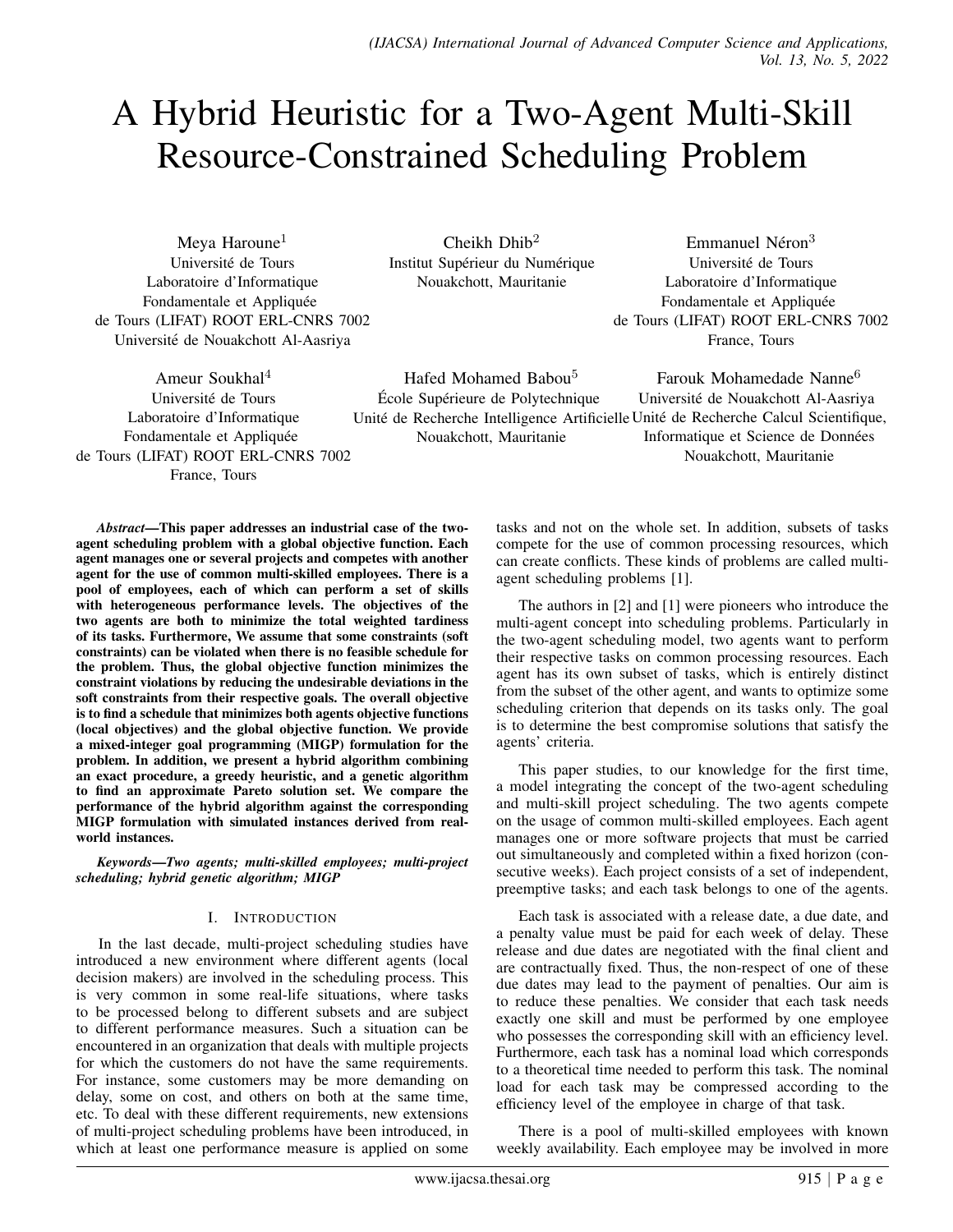than one project at the same time with a maximum quota (percentage of time) allotted to each project. These quotas are considered here as variables and need to be calculated by the procedure of scheduling.

Furthermore, we consider that some constraints (soft constraints) can be violated when there is no feasible schedule for the problem. The global objective function seeks to minimize these constraint violations by reducing the undesirable deviations in the soft constraints from their respective goals. The objectives of the two agents are both to minimize the total weighted tardiness of its tasks.

The problem under study is a general instance of the uniform parallel machines scheduling problem with preemptions and release dates  $Qm \mid r_j, pmtn \mid \sum w_j T_j$ , which is known to be  $N \mathcal{P}$ -hard ([3]). However, we focus here on the case with more than one agent with different objective functions and resources with heterogeneous skills, which obviously increases the difficulty of solving an instance considerably. Our goal in this paper is to design effective heuristics that are able to generate a good approximation of the Pareto set.

The rest of the paper is organized as follows. The next section reviews the relevant literature on the two-agent scheduling problem. Section III describes the addressed problem in more detail. Sections IV and V present a mixed-integer goal programming (MIGP) formulation and heuristic approaches, respectively. Afterward, section VI-B5 presents the results of experiments conducted to analyze the performance of the proposed methods, and then Section VII concludes and presents future works.

# II. LITERATURE REVIEW

This section presents the literature related to two scheduling topics that have been addressed so far separately: the multiskill resource-constrained project scheduling problem (MS-RCPSP) and the multi-agent scheduling problem. In Section II-A, we discuss multi-skill project scheduling studies that focused on the multi-project environment. In Section II-B, we discuss multi-agent scheduling studies that specifically interested in the case of two agents competing on parallel machines. A synthesis of the reviewed literature is given in Section II-C.

# *A. Multi-Project Multi-Skill Resources-Constrained Project Scheduling Problems*

The multi-skill Resources-Constrained Project Scheduling problem (MS-RCPSP) is an extension of the well-known Resource-Constrained Project Scheduling Problem (RCPSP), whereby multi-skilled resources (human resources or multipurpose machines) are involved. This multi-skill RCPSP extension focuses more on the particularities of human resources, such as the skills they master and sometimes the level of effectiveness in exercising those skills.

The author in [4] were the pioneers who introduced multiskill resources into the project-scheduling field. Since then, many researchers have focused their studies on this problem considering many properties and optimizing various objectives. Particularly, most of the studies focused on MS-RCPSP merely assume that all tasks to be scheduled belong to the same

project. In this review, we focus on a multi-project setting, the reader interested in the mono-project case is referred to the papers by  $[5]$ ,  $[6]$ .

The MS-RCPSP has been considered in a multi-project environment. The author in [7] consider a multi-project setting with heterogeneous skill resources and learning effect. The concept of learning effect means that the efficiency of resources will increase by doing more. The objective function in their study minimizes outsourcing costs. The authors in [8] and [9] considered resources with heterogeneous skills that influence the speed of work of resources. The author in [8] subdivided projects into work packages, with earliest and latest start periods associated with projects. However, [9] considered earliest and latest start periods for tasks. Thus, each task has exactly one predecessor task linked with it by maximum and minimum start-to-start time lags. The objective functions in both studies minimize the costs associated with internal and external resource usage. The author in [10] extended the same model by considering a stochastic setting. The author in [11] considered heterogeneous skills and assumed that the efficiency levels of skills may increase or decrease task duration. The objective is to assign to each project a subset of resources (team), with each team member can be assigned to several projects at a time. The author in [12] focused on a multi-objective version for project selection and scheduling problem, that includes heterogeneous skills, variable capacities over time, learning and forgetting effects. The joint problem of project selection and scheduling consists in selecting then scheduling an optimal portfolio of projects among several available projects. The objectives of the authors are the maximization of the economic gains of the selected projects and the maximization of the efficiency increase of the resources due to learning effects. The author in [13] developed a similar model for multi-project scheduling and multi-skilled staff assignment for IT product development. The objective functions they considered consist of maximizing the efficiency gain and minimizing the product development cycle time and costs. The author in [14] investigated a roughly similar model with uncertainty and learning effect. They assumed that each task requires several skills with a minimum level per skill and its processing time is related to resource efficiency. The book of [15] covers three versions for multi-project scheduling, namely project selection and scheduling, workforce assignment, and resource leveling. In the recent paper of [16], an integrated model of multi-mode and multi-skill project scheduling problem is considered. The multi-skilled resources have different skill levels, resulting in different processing times for the same task. The author focused on the minimization of the total makespan of projects.

# *B. Two-Agent Scheduling Problems*

To better position our work more clearly in the multi-agent scheduling literature, we decide to limit our review to the related literature, which topics may be classified into (1) twoagent single-machine scheduling problems and (2) two-agent scheduling problems in a parallel machine environment.

*1) Two-Agent Single-Machine Scheduling Problems:* There is an enormous amount of literature investigating two-agent single-machine scheduling problems. Because of the large amount of literature, we only discuss in this section those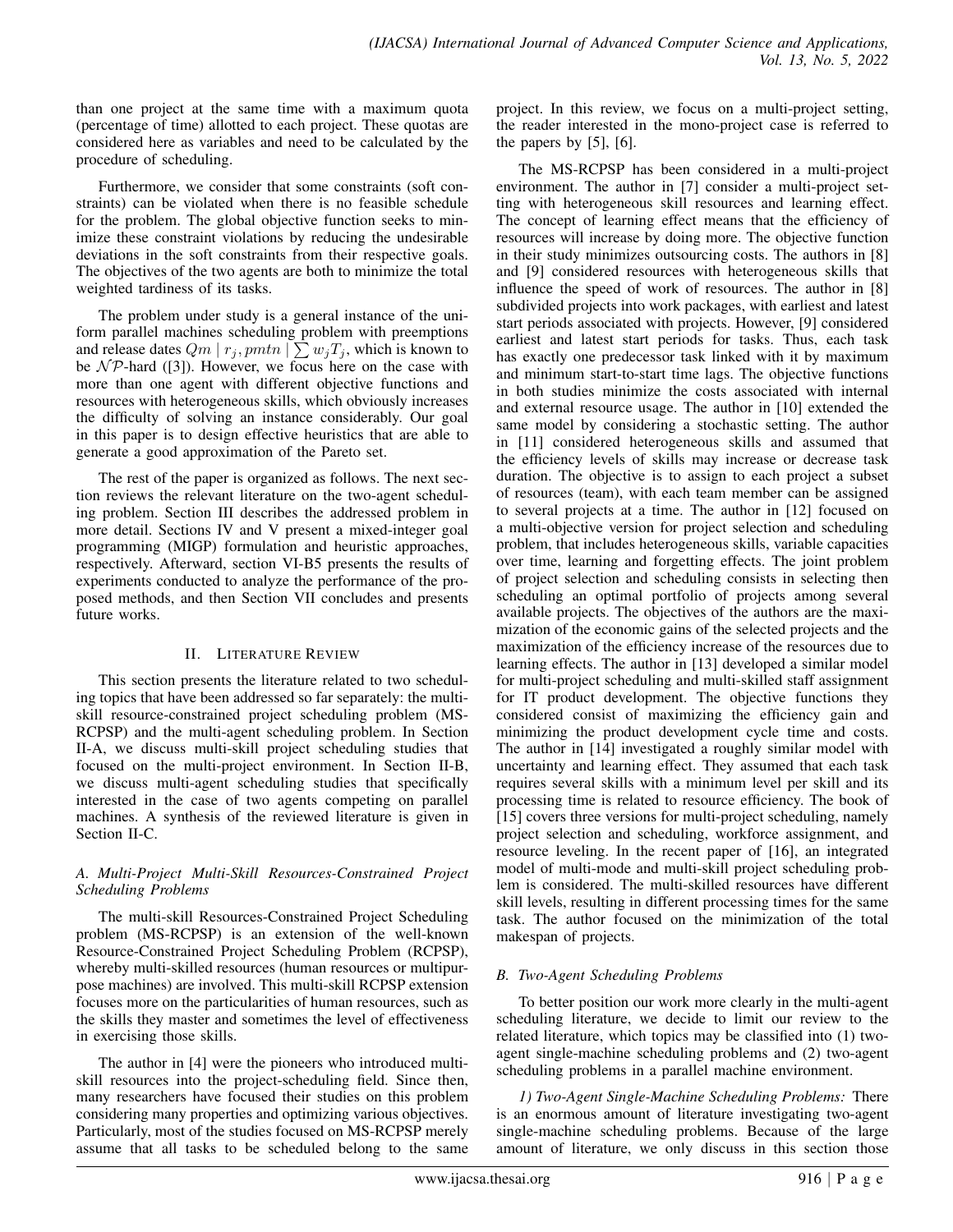including due date-based objective functions. Agnetis et al ([1]) studied several scenarios for different combinations of objective functions of the two agents involving a single machine. The problems addressed consist in minimizing the value of one agent, while maintaining the objective value of the other agent below or at a fixed level. The objective functions they considered include the maximum of regular functions  $(f_{max})$ , number of late jobs  $(\sum U_j)$ , and total weighted completion times  $(\sum w_j C_j)$ . The author in [17] deal with a similar model with the goal to minimize the total completion time  $(\sum C_i)$  of one agent with the restriction that the number of tardy jobs  $(\sum U_j)$  of the other agent cannot exceed a given number. The author in [18] addressed several two-agent single-machine problems consisting in minimizing the total weighted completion time of one agent, subject to an upper bound on the value of the other agent, which may be: total weighted completion time, maximum lateness, and maximum completion time. More recently, [19] considered a similar model with an objective to minimize the weighted number of tardy tasks  $(\sum w_j U_j)$  of the first agent, subject to an upper bound on the weighted number of tardy jobs of the second agent. The author in [20] proposed a model similar to the models above with the objective to minimize the total weighted late tasks of one agent, while keeping the value of the total completion time of the other agent lower than or equal to a given value. The authors of [21] addressed a two-agent singlemachine scheduling problem with learning effects where the objective is to minimize the total tardiness  $(\sum T_i)$  of the first agent, subject to an upper bound on the maximum tardiness  $(T_{max})$  of the second agent. The author in [22] extended the model of [17] to the case with learning effect. The objective was the minimization of the total weighted completion time of the first agent with the restriction that no tardy job is allowed for the second agent. The author in [23] considered a two-agent single-machine scheduling problem with assignable due dates. The goal is to assign a due date from a given set of due dates and a position in the sequence to each task so that the weighted sum of the objectives of both agents is minimized. The authors considered several combinations of the objectives, which include the maximum lateness, total (weighted) tardiness, and total (weighted) number of tardy tasks. In [24], the author extended the same model by minimizing the objective of the first agent with an upper bound on the value of the objective of the second agent. The author in [25] considered unit processing time tasks and a common due date (see Section II-B2). The author in [26] tackled a two-agent single-machine scheduling model that considers setup times between agent tasks. The authors considered several combinations of the objectives: the maximum lateness, the total (weighted) completion time, and the (weighted) number of tardy tasks. The author in [27] considered the same setting with the objective to minimize the total weighted completion time of the first agent subject to an upper bound on the makespan of the second agent. The author in [28] assumed that tardy a task incurs a tardiness penalty cost which can be avoided by compressing the processing time of some tasks, which includes an additional cost. The objective of each agent is to minimize the total tardiness penalty cost plus the total compression cost. The authors considered two single-machine scheduling problems. The first problem is to minimize the weighted sum of the objectives of the two agents. The second problem is to minimize the objective of one agent with a constraint on the value of the objective of the other

agent.

*2) Two-Agent Scheduling on Several Machines:* Considering the above literature, it can be seen that studies including a parallel-machine environment are relatively limited. More precisely, most of the studies on the two-agent parallel-machine scheduling problem focused on identical parallel machine environment. The author in [29] were the first to consider this setting, where the objective of one agent is to minimize the makespan and that of the other is to minimize the total completion time. The author in [30] studied two models of two-agent scheduling on identical machines where the goal is to minimize the makespan and the total completion time of one agent respectively, subject to an upper bound on the makespan of the other agent. The author in [31] interested in a similar model with the goal to minimize the total weighted completion time of the first agent, subject to an upper bound on the value of the makespan of the second agent. The author in [32] tackled also a similar model with the goal to minimize the makespan of the first agent, subject to an upper bound on the makespan of the second agent. The author in [33] studied several two-agent scheduling problems for identical parallel machines with preemption and release dates for either one set or both sets of tasks. The objective functions they considered are the total (weighted) completion time, the number of tardy tasks, the total tardiness, the maximum lateness, and a regular function of type  $f_{max}$ . The author in [34] considered a twoagent setting with a single machine or two identical machines in parallel. The processing times of the tasks of one agent are compressible at an additional cost. The authors considered several different objective functions: the regular function  $f_{max}$ , the total completion time plus compression cost, the maximum tardiness plus compression cost, the maximum lateness plus compression cost, and the total compression cost subject to deadline constraints. The author in [35]) studied a two-agent parallel-machine scheduling model with the assumption that a task can be rejected, which incurs a penalty. The objective is to minimize the sum of the scheduling cost of the accepted tasks and the total rejection penalty of the rejected tasks. The authors considered several combinations of objectives: the makespan, the total completion time, the maximum lateness, and the weighted number of tardy tasks. The author in [36] studied a two agent scheduling problem with deteriorating effect on bounded parallel batching machines. The objective is to minimize the makespan of one agent with the constraint that the makespan of the other agent is no more than a given threshold. The author in [37] study a scheduling problem for concurrent jobs on identical parallel machines. It deals with an interfering multi-agent scheduling problem. New complexity results have been developed when the jobs are of identical durations. Some problems are shown to be polynomial where exact solution algorithms are developed and others are shown to be  $N \mathcal{P}$ -hard.

To the best of our knowledge, very few studies focused on a setting of two agents competing on uniform parallel machines. The author in [38] considered identical processing time tasks where the goal is to minimize at the same time a general cost function associated with the first agent and the makespan of the other agent. In [39], the author addressed the same model with the goal to minimize two maximum functions associated with the two agents. The author in [25] developed a single machine, and parallel (both identical and uniform) machine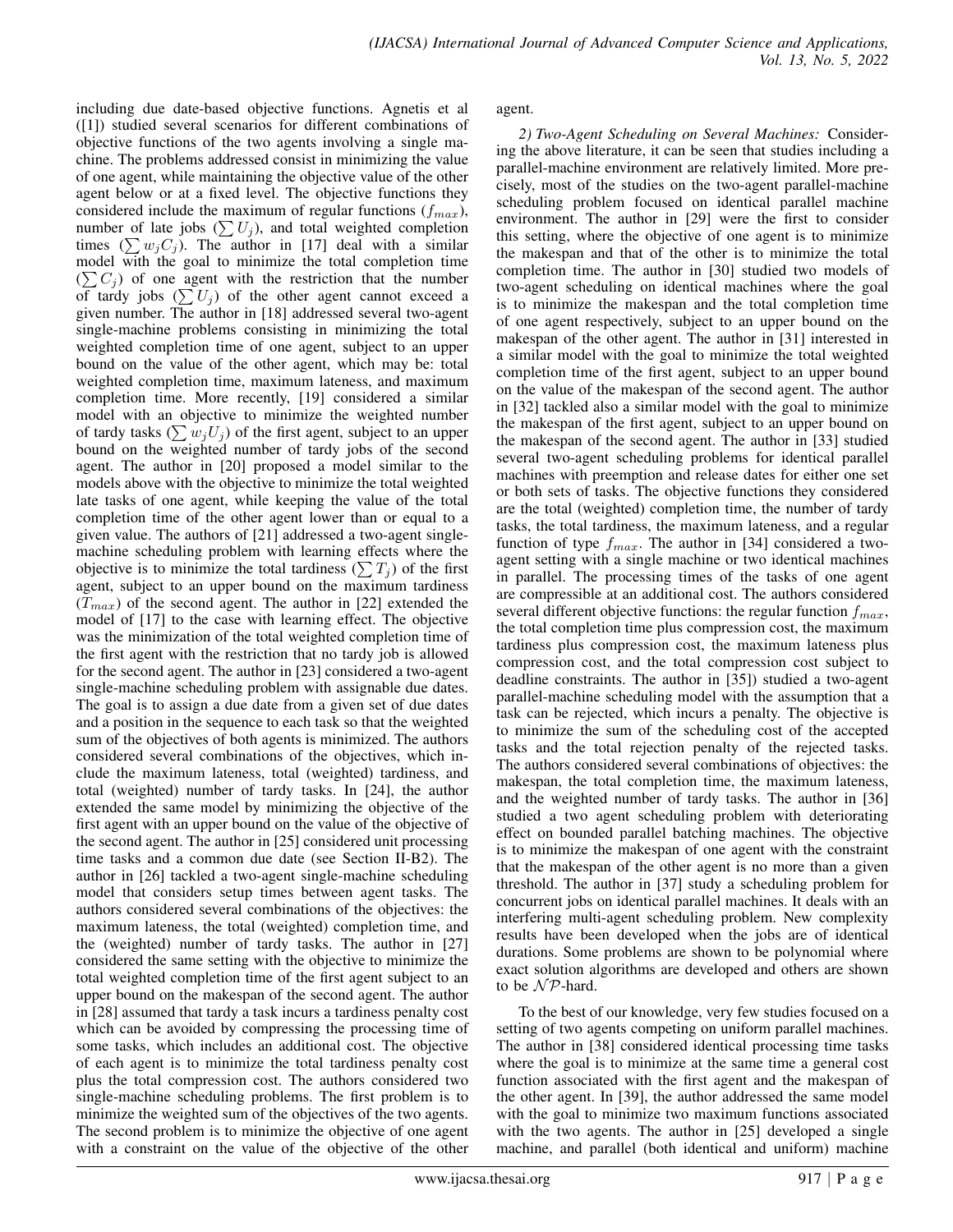settings. They discussed the case where the tasks have identical processing times and a common due date. They focused on minimizing the total weighted earliness–tardiness of the first agent, subject to an upper bound on the maximum weighted deviation from the common due date of the tasks of the second agent.

There exist at least two studies that tackled the case of two competing agents on unrelated parallel machines. The author in [40] considered a Just-in-Time setting where the objective of the first agent is to maximize the weighted number of its just-in-time tasks, while the objective of the second agent is either to maximize its maximum gain from its just-in-time jobs or to maximize the weighted number of its just-in-time jobs. The author in [41] focused on the objective of minimizing the total completion time of the tasks of one agent, while keeping the weighted number of tardy tasks of the other agent within a given limit.

# *C. Synthesis*

In this paper, we study an integrated multi-agent scheduling and multi-skill project scheduling problem with many particularities. To the best of our knowledge, this problem has never been studied in the literature. The novelty of our model is related also to several particularities stem from the preferences of the managers. For instance, we consider minimum and maximum loads associated with each task. Also, we consider that each employee, should not exceed a fixed number of different tasks over a given week. We consider a preemptive MS-RCPSP problem with a multi-project setting and heterogeneous skill levels. In light of the existing literature on multi-project multi-skill RCPSP, it is noticed that the studies including those two features are very limited.

Table I presents a synthesis of the studies reviewed above. The first column indicates the paper. The second column provides the characteristics of mutli-skilling: "#SK" indicates the number of skills required by the task, "HS" for heterogeneous skills and "ML" indicates if a minimum level of skill is required to perform the task. The third column indicates some multi-agent features presented according to several subcolumns. Sub-column "M" indicates the number of machines. Sub-column 'E" describes the parallel machine environment (" $Pm$ " for identical machines ( $Qm$ " for uniform machines " $Rm$ " for unrelated machines). Sub-column "O" indicates that the objective value of one agent is constrained under an upper bound. Sub-column "C" means that the objective function is a combination of the agent's objectives functions. Sub-column "P" means that the goal is to enumerate the entire Pareto frontier. The fourth column "Objective" shows the objective function. Followed by the last column, which indicates if the paper considers other specific characteristics.

For each paper in Table I, we use the following abbreviations to indicate the objective considered. OC: outsourcing costs; EC: External cost; ATS: average team size; SEG: skill efficiency gain; PDCT: product development cycle time and costs;  $w_i E$  : weighted numbers of just-in-time tasks,  $G$ : gain from just-in-time tasks;  $w_jC_j$ : weighted total completion time;  $C_{max}$ : project duration (makespan);  $f_{max}$ : maximum of regular functions;  $L_{max}$ : maximum lateness;  $w_j U_j$ : weighted number of tardy tasks.

## III. PROBLEM DEFINITION AND NOTATIONS

There is a set  $K = \{k_1, \ldots, k_L\}$  of L projects that must be completed before a common due date (horizon). There are two competing project managers (agents), called A and B, each has a disjoint subset of projects. Each project  $k_l$ is broken down into a set of independent, preemptive tasks; and each task belongs to one agent. As explained earlier, we do not consider precedence constraints either between projects or between tasks. As the tasks are independent, we suppose that all the tasks are numbered from 0 to  $J + 1$ , where the 0th and the  $n + 1$ th tasks are dummy indicating the start and end of projects, respectively. The subset of tasks of agents A and B are denoted by  $N_A = \{n_1, \ldots, n_{J_A}\}\$ and  $N_B = \{n_{J_A+1}, ..., n_J\}$ , respectively. The time unit is the halfday.

For each task  $n_j$ , there is a nominal load  $c_j$  (expressed in man-days), a release date  $r_i$  (given in weeks), and a minimum load denoted  $c_j^{\min}$  (expressed in half-days) to quantify the minimum degree of realization of this task per week. The minimum load of tasks per week allows modeling some tasks that cannot be interrupted during more than one week. In the case where the employee assigned to a task  $n_i$  works on that task during a given week, he or she should perform at least its minimum load  $c_j^{\text{min}}$ . Furthermore, In each week, the employee assigned to task  $n_j$  must not exceed its maximum load  $c_j^{\text{max}}$ . We want to avoid loss of time due to changing context of employees, which is required when changing from one task to another. Thus, during each week, the number of different tasks on which an employee is working is less than a given value b (fixed for all the projects and all the employees).

Let  $E = \{e_1, \ldots, e_I\}$  be a set of *I* multi-skilled employees working in the company. Every employee has an availability per week (a working time known in advance) ranging from 0 to 10 half-days. We refer by  $D_{i,s}$  the availability of employee  $e_i$  during week  $h_s$ , where  $h_s \in H$ . Employees are allocated to different projects with maximum percentages of time (quotas). As mentioned earlier, these quotas must be determined by the scheduling procedure. Once determined, they must be respected during each week of the horizon. In other words, during each week  $h_s$ , any employee  $e_i$  assigned to project  $k_l$ cannot spend on this project more than  $D_{i,s} \times Q_{i,l}$ , where  $Q_{i,l}$ is the quota of employee  $e_i$  on project  $k_l$ . Each employee can work on only one task at a given time frame.

In our model, once a task is assigned to an employee with the required skill, it remains so until its accomplishment. The capabilities of performing tasks by resources are represented by a binary skill matrix denoted by m, where  $m_{i,i} = 1$  if employee  $e_i$  masters task  $n_j$ , and  $m_{j,i} = 0$  otherwise. It means not every employee can be assigned to a task. Furthermore, we assume that several employees may have different levels of efficiency for the same skill. Since each task requires only one skill, the skill level of the employee is directly associated with the task. The manager estimates the employees' efficiency level according to the standard classification of expertise level: junior, middle and senior. Based on these estimations, we assign an efficiency coefficient equal to 0, 0.5, and 1 to a junior, middle and senior, respectively. This coefficient is a ratio of an employee's actual processing time to perform the task against the theoretical processing time (nominal load) needed to complete the corresponding task. Thus, to consider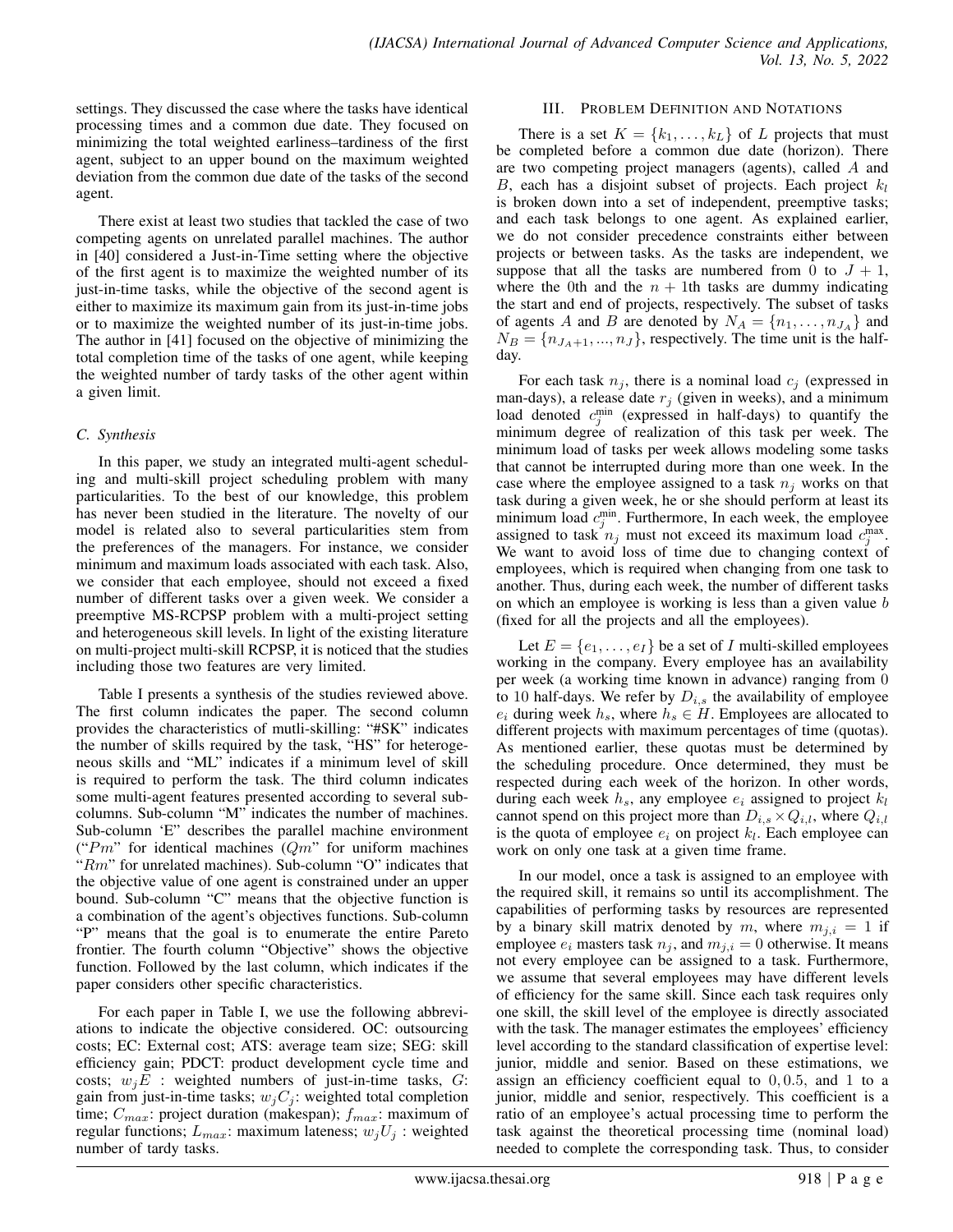the employee's efficiency level in the processing time of task calculation, a simple linear formula is assumed between the task nominal load and the employee assigned to it. We apply this formula to convert the task nominal load  $(c_i)$  to duration (processing time,  $p_{j,i}$ ) according to the efficiency level  $(v_{j,i})$ of the employee:  $p_{j,i} = (2 - v_{j,i})c_j$ . Since the nominal load of the task is given in number of days, we multiply it by 2 to convert it into half-days. For example, a task that requires a java developer and 2 days to be performed, it can be done by a senior developer in 2 half-days (i.e. half of the time), and by a junior developer in 4 half-days (the actual time).

The constraints on the minimum load of tasks per week and on the number of different tasks on which an employee is working are soft constraints imposed by the manager to increase the productivity of the employees.

For an effective schedule, these soft constraints should be taken into account. However, the manager allows the soft constraints to be violated when there is no feasible schedule for the problem. The solution approach must minimize these constraint violations by reducing the undesirable deviations in the soft constraints from their respective goals. We introduce a global objective function to penalize these constraint violations. All the other constraints (also called hard constraints) must be respected by the proposed solution.

The objective functions considered here are as follows. Let  $f^A$  and  $f^B$  be the objective functions of agents A and  $B$ , respectively. Each of the agents wants to minimize the total weighted tardiness of its tasks denoted by  $f^X$  =  $\sum_{j \in N_X} w_j T_j$ , where  $X \in \{A, B\}$ ,  $T_j$  is the number of weeks of task  $n_j$  tardiness and  $w_j$  is the penalty cost for this task. Note that if task  $n_j$  takes at least one half-day of week  $(d_j+1)$ before its completion time, it is late by one week  $(T<sub>j</sub> = 1)$ . Furthermore, the soft constraints are addressed as goals to be reached, and the global objective is to get as close as possible to these goals. We consider a global objective function that

consists to minimize the violations of these constraints. This objective function is defined by  $f^G = \sum_{j=1}^{J} \sum_{s=r_j}^{H} \alpha u_{j,s}^- +$  $\sum_{i=1}^{I} \sum_{s=1}^{H} \beta o_{i,s}^{+}$ , where  $u_{j,s}^{-}$  is the deviation below  $c_j^{\min}$ ,  $o_{i,s}^+$  is the deviation above b, and  $\alpha$  and  $\beta$  are problem parameters stem from the preferences of project managers on soft constraints. Between the two soft constraints, the minimum load constraint is slightly more important than the other soft constraint. Hence,  $\alpha$  is slightly higher than  $\beta$ . The problem is to find a schedule that minimizes at the same time the objective functions of both agents as well as the global objective function.

Following the conventional three-field notation introduced by [42] and extended by [43], this problem may be denoted by:  $Qm \mid CO-GA, r_j, pmtn \mid f^G, f^A, f^B$ , where  $CO-GA$ denotes a problem of disjoint subsets competing with a global objective.

A solution consists of two parts: the first is to specify a suitable allocation of employees to projects, and the second is to determine a schedule of tasks for each employee to complete within the planning horizon  $H$ . Note that a schedule is defining by a suitable assignment of employees to task and the load (i.e, the number of half-days) that each employee has to perform of each of its tasks during each week. We are interested in determining a good approximation of the Pareto frontier.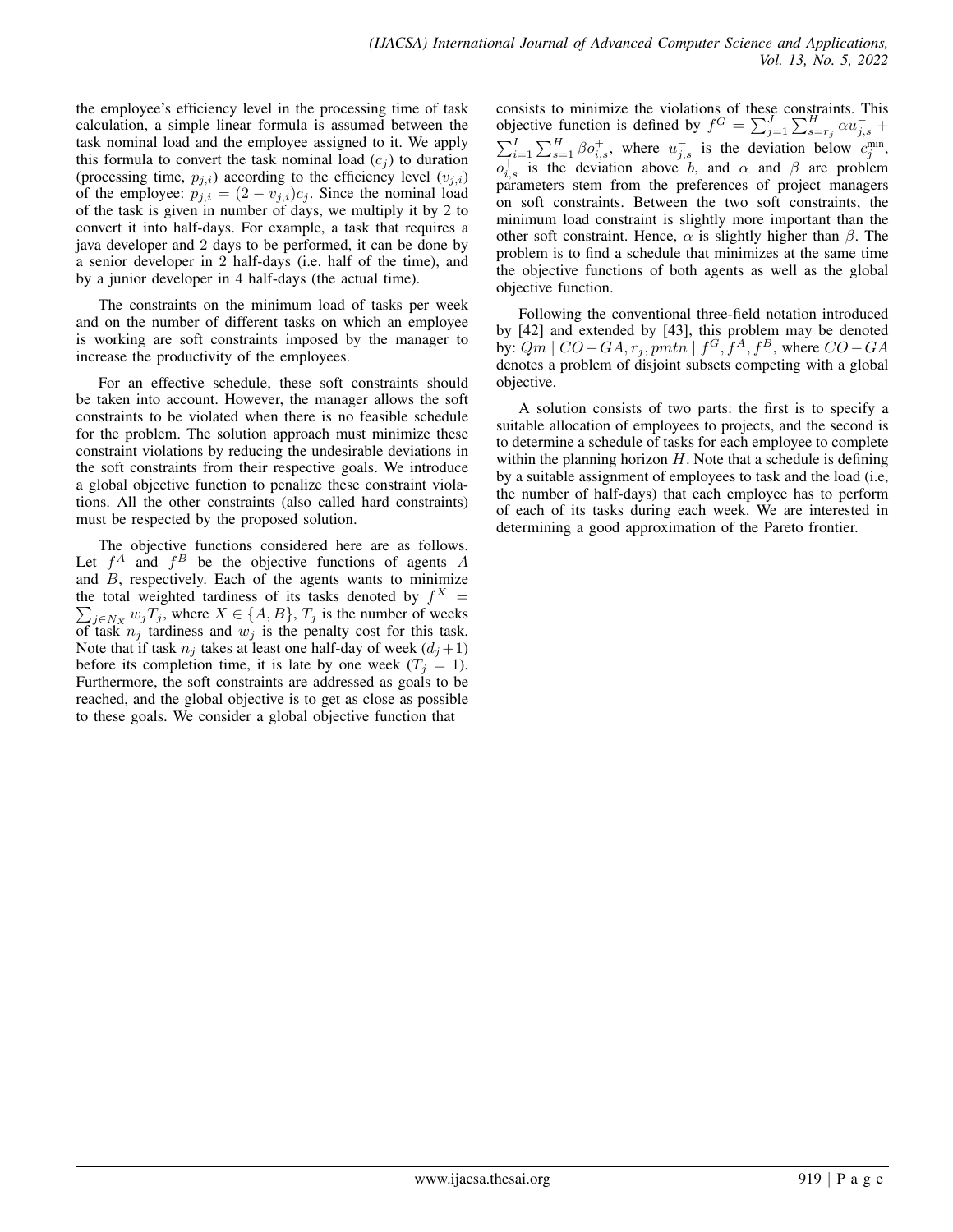| Other                |                         | Multi-project, preemption, minimum and maximum loads, soft<br>constraints | Multi-project, release dates for projects, multi-mode | Mutil-project, multi-objective, uncertainty, learning effect | Controllable processing times<br>Deteriorating effect | Multi-project, sctochastic concept, internal and external resources | Setup time                       | Multi-project, Multi-objective, Learning and forgetting effects<br>Task rejection |       | Setup times                                                                                                            | Multi-project                                                                                                                                                                                                                                                                                                                                                                        | Learning effects | Controllable processing times | Assignable due dates | Unit processing time tasks, common due date | Internal and external resources, overtime | Assignable due dates                                                     | Learning effect | Multi-project, Dynamic competencies, time-dependent capacities<br>Internal and external resources, overtime | machines, Preemption                         |          |                                                                                                                    | Multi-project, Learning effects, external resources |                                                                                                                      | Identical processing time | Identical processing time<br>Just-in-time                                               |
|----------------------|-------------------------|---------------------------------------------------------------------------|-------------------------------------------------------|--------------------------------------------------------------|-------------------------------------------------------|---------------------------------------------------------------------|----------------------------------|-----------------------------------------------------------------------------------|-------|------------------------------------------------------------------------------------------------------------------------|--------------------------------------------------------------------------------------------------------------------------------------------------------------------------------------------------------------------------------------------------------------------------------------------------------------------------------------------------------------------------------------|------------------|-------------------------------|----------------------|---------------------------------------------|-------------------------------------------|--------------------------------------------------------------------------|-----------------|-------------------------------------------------------------------------------------------------------------|----------------------------------------------|----------|--------------------------------------------------------------------------------------------------------------------|-----------------------------------------------------|----------------------------------------------------------------------------------------------------------------------|---------------------------|-----------------------------------------------------------------------------------------|
| Objective            |                         | $\sum w_jTj,\,GF$                                                         | $\sum_{C_{max}, \text{ cost}}^{C_{max}}$              |                                                              | $C_{max}$                                             | $E$ C                                                               | $\sum w_j C_j, C_{max}$ seg.port |                                                                                   |       | $\sum C_j, C_{max}, \sum G_j, L_{max}, \sum w_j U_j$<br>$\sum L_{max}, \sum G_j, \sum w_j G_j, \sum U_j, \sum w_j U_j$ | $\label{eq:constr} \begin{split} \mathcal{L} \\ \sum T_j, \sum w_j T_j, \frac{\sum G_{j}^{\alpha} f_{nax}}{E_j + x_{i}} \sum_{j=0, j \in I_j} T_j \\ \sum T_j, \sum w_j T_j, \frac{\sum G_{j}^{\alpha} f_{nax}}{E_j + x_{j}} \frac{F_{nax}}{max} \sum_{j=0, j \in I_j} T_j, \sum w_j \left(E_j + T_j\right) \\ E_j + T_j, \max & G_{j}, \zeta_{nax} \\ \sum_{m}, \tau_i \end{split}$ |                  |                               |                      |                                             |                                           | $\sum T_j, \sum w_j T_j, L_{max}, \sum U_j, \sum w_j T_j \ \sum w_j T_j$ |                 |                                                                                                             |                                              |          | $\sum C_j, \sum w_j C_j, \sum U_j, \sum T_j, L_{max}, f_{max}$<br>$\sum C_{max}, \sum_{max} C_j, C_{max}, L_{max}$ |                                                     | $\sum \limits_{\text{Cmax}}\sum\limits_{j}^{C_A^{\hat{A}},\sum\limits_{j}U_{j}^{\hat{B}}}U_j^{\hat{B}}_{\text{max}}$ |                           | $f_{max}$<br>$w_j E, G$                                                                 |
|                      | Α,<br>$\cup$<br>$\circ$ |                                                                           |                                                       |                                                              |                                                       |                                                                     |                                  |                                                                                   |       |                                                                                                                        |                                                                                                                                                                                                                                                                                                                                                                                      |                  |                               |                      |                                             |                                           |                                                                          |                 |                                                                                                             |                                              |          |                                                                                                                    |                                                     |                                                                                                                      |                           |                                                                                         |
| Multi-agent features | $\Xi$                   | $Q_m$                                                                     |                                                       |                                                              | Pm                                                    |                                                                     |                                  | $Pm \,$                                                                           | Pm    |                                                                                                                        | Pm                                                                                                                                                                                                                                                                                                                                                                                   |                  | Pm                            |                      | $Qm, Pm, P1$<br>$Pm$                        |                                           |                                                                          |                 |                                                                                                             | Pm                                           |          | Pm                                                                                                                 |                                                     |                                                                                                                      |                           | $\begin{array}{c} \mathcal{C} \\ \mathcal{C} \\ \mathcal{F} \\ \mathcal{R} \end{array}$ |
|                      | M#                      | $\frac{1}{\wedge}$                                                        |                                                       |                                                              |                                                       |                                                                     |                                  |                                                                                   |       |                                                                                                                        |                                                                                                                                                                                                                                                                                                                                                                                      |                  | $\frac{2}{3}$                 |                      | and $> 1$<br>$> 1$                          |                                           |                                                                          |                 |                                                                                                             |                                              |          |                                                                                                                    |                                                     |                                                                                                                      |                           |                                                                                         |
|                      | Я                       |                                                                           |                                                       |                                                              |                                                       |                                                                     |                                  |                                                                                   |       |                                                                                                                        |                                                                                                                                                                                                                                                                                                                                                                                      |                  |                               |                      |                                             |                                           |                                                                          |                 |                                                                                                             |                                              |          |                                                                                                                    |                                                     |                                                                                                                      |                           |                                                                                         |
| Multi-skill features | НS<br># Sk              |                                                                           |                                                       | $\wedge$ l                                                   |                                                       | $\overline{\wedge}$                                                 |                                  |                                                                                   |       |                                                                                                                        |                                                                                                                                                                                                                                                                                                                                                                                      |                  |                               |                      |                                             | $\wedge$ l                                |                                                                          |                 | $\wedge$ I $\wedge$ I                                                                                       |                                              |          |                                                                                                                    | $\overline{\wedge}$                                 |                                                                                                                      |                           |                                                                                         |
| Auteurs              |                         | This paper                                                                | $\overline{5}$<br>$\overline{[9]}$                    | $\overline{28}$                                              | $[36]$                                                | $\Xi$                                                               | $[27]$                           | [35]<br>$\Xi$                                                                     | $\Xi$ | 85852                                                                                                                  |                                                                                                                                                                                                                                                                                                                                                                                      |                  |                               |                      | <u> 5 5 5 5 5</u>                           |                                           |                                                                          |                 |                                                                                                             | $\overline{a}$ $\overline{e}$ $\overline{a}$ | $^{[8]}$ | $\overline{\mathbb{S}}$ $\Xi$                                                                                      | $\Xi$                                               |                                                                                                                      |                           | $E$ $889$                                                                               |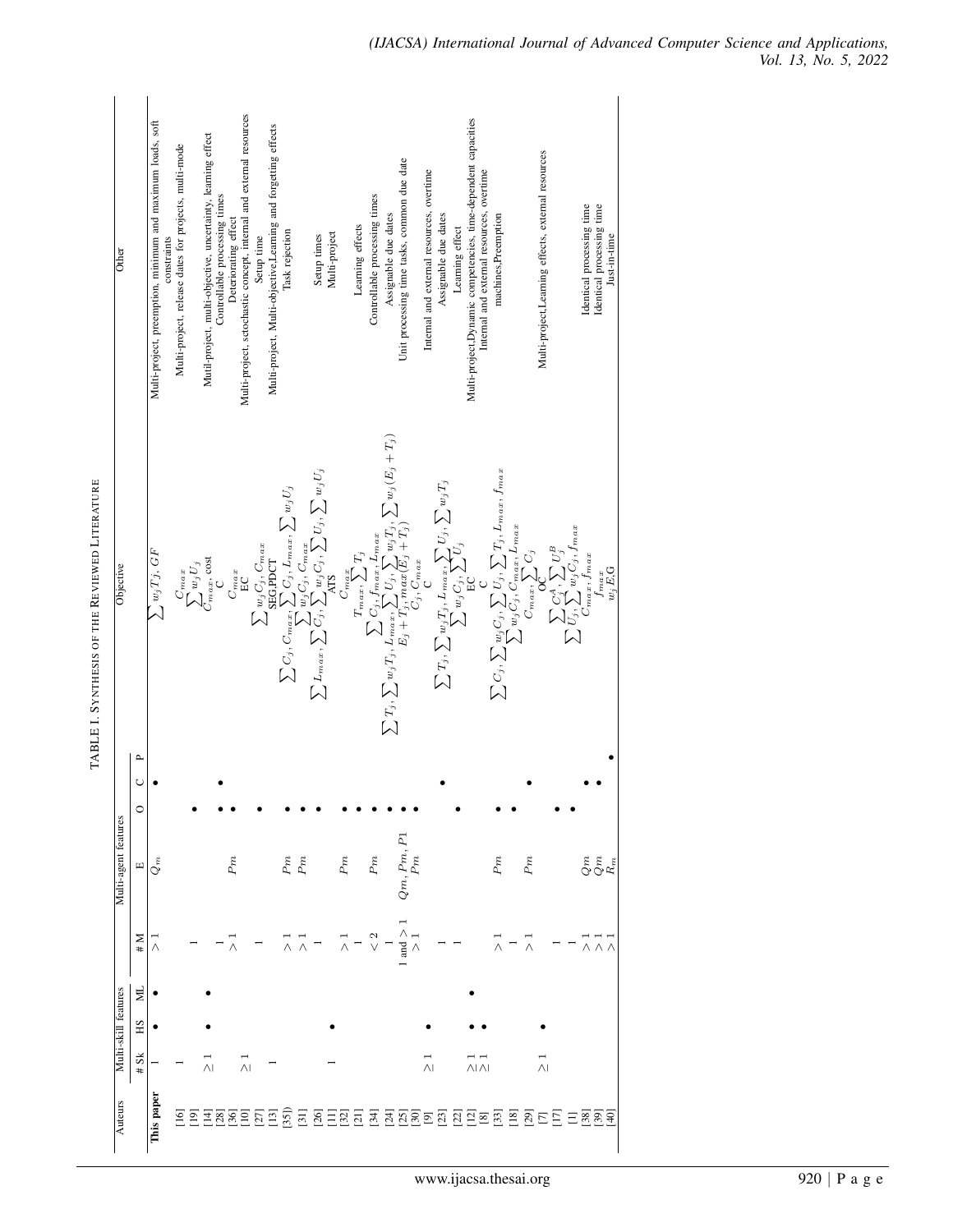Table II presents the notation of the problem parameters used throughout this paper.

TABLE II. NOTATIONS AND PARAMETERS OF THE PROBLEM

|                                                                                                                                 | General data                                                                                             |
|---------------------------------------------------------------------------------------------------------------------------------|----------------------------------------------------------------------------------------------------------|
| Н                                                                                                                               | project planning horizon                                                                                 |
| Х                                                                                                                               | index of agent X, $X \in A$ , B                                                                          |
| К                                                                                                                               | set of projects, $K = \{k_1, , k_L\},  K =L$                                                             |
| E                                                                                                                               | set of employees, $E = \{e_1, \ldots, e_i\},  E =I$                                                      |
| $_{N}$                                                                                                                          | set of tasks, $N = \{n_1, , n_J\},  N =J$                                                                |
| $N_X$                                                                                                                           | set of agent X's tasks, $ N_X  = J_X$ and $J = J_A + J_B$                                                |
| $N_l$                                                                                                                           | set of tasks of project $k_1$                                                                            |
| $WL_l^k$                                                                                                                        | nominal load of project $k_1$ in skill                                                                   |
| $Z_k^l = \{\n\{1, , K\}\n\}$<br>$\{z_k\ k$<br>€                                                                                 | required skills to complete $k_1$ project                                                                |
|                                                                                                                                 |                                                                                                          |
|                                                                                                                                 | <b>Tasks</b> data                                                                                        |
|                                                                                                                                 | nominal load of task $n_i$ (measured in man-day)                                                         |
|                                                                                                                                 | release date of task $n_i$ (given in number of weeks)                                                    |
|                                                                                                                                 | due date of task $n_i$ (given in number of weeks)                                                        |
|                                                                                                                                 | maximum load of task $n_i$ (given in half-day)                                                           |
| $\begin{array}{c} c_j \ r_j \ d_j \ \mathrm{d} \max\limits_{j} \ c_j \min\limits_{j} \ r_j \ m_j \ F_j \ T_j \ E_k \end{array}$ | minimum load of task $n_i$ (given in half-day)                                                           |
|                                                                                                                                 | penalty cost of task $n_i$ per week                                                                      |
|                                                                                                                                 | completion date of task $n_i$ (given in number of weeks)                                                 |
|                                                                                                                                 | tardiness of task $n_i$ (given in number of weeks)                                                       |
|                                                                                                                                 | set of employees mastering skill $z_k$                                                                   |
|                                                                                                                                 | <b>Employees</b> data                                                                                    |
| $D_{i,s}$                                                                                                                       | availability of employee $e_i$ during week $h_s$ (given in half-days)                                    |
| ь                                                                                                                               | number of different tasks on which every employee can work during each                                   |
|                                                                                                                                 | week                                                                                                     |
| $M_{i,k}$                                                                                                                       | $1$ if employee $e_{\,i}\,$ masters skill $z_{\,k}\,$ required by project $k_{\,l}\,,$ and $0$ otherwise |
|                                                                                                                                 | Data on tasks and employees                                                                              |
| $v_{i,i}$                                                                                                                       | employee $e_i$ 's efficiency level for task $n_i$                                                        |
| $p_{j,i}$                                                                                                                       | processing time of task $n_i$ according to the efficiency level of employee $e_i$                        |
|                                                                                                                                 | (in half-days)                                                                                           |
| $\frac{m_j}{v_j}$                                                                                                               | equal to 1 if employee $e_i$ masters task $n_i$ , and 0 otherwise                                        |
|                                                                                                                                 | average efficiency of employees mastering task $n_i$                                                     |

#### IV. MIXED-INTEGER GOAL PROGRAMMING **FORMULATION**

#### *A. Variables*

- 1)  $x_{j,i}$  –a binary variable equals 1 if employee  $e_i$  is assigned to task  $n_i$  and equals 0 otherwise.
- 2)  $y_{j,i,s}$  –an integer variable (ranging from 0 to 10) equal to the number of half-days performed of task  $n_j$  by employee  $e_i$  during week  $h_s$ .
- 3)  $z_{j,i,s}$  –a binary variable equal to 1 if  $y_{j,i,s}$  is greater than 0, and equal to 0 otherwise.
- 4)  $F_j$  –the completion time of task  $n_j$ .
- 5)  $T_j$  –the tardiness of task  $n_j$ .
- 6)  $u_{j,s}^+$  -deviation variable above  $c_j^{\text{min}}$  associated to task  $n_j$ and week  $h_s$ .
- 7)  $u_{j,s}^-$  -deviation variable below  $c_i^{\text{min}}$  associated to task  $n_j$ and week  $h_s$ .
- 8)  $o_{i,s}^+$  -deviation variable above *b* associated to employee  $e_i$  and week  $h_s$ .
- 9)  $o_{i,s}^-$  -deviation variable below b associated to employee  $e_i$  and week  $h_s$ .
- 10)  $Q_{i,l}$  –maximum quota of employee  $e_i$  on project  $k_l$ (percentage of time).

 $\Box$ 

## *B. Constraints*

$$
\sum_{i=1}^{I} x_{j,i} = 1, \quad j = 1, \dots, J
$$
 (1)

 $x_{j,i} \leq m_{j,i}, \quad j = 1, \ldots, J; \quad i =, \ldots, I$  (2)

$$
\sum_{s=r_j}^{H} y_{j,i,s} = p_{j,i} \cdot x_{j,i} \quad j = 1, \dots, J; \quad i = 1, \dots, I \quad (3)
$$

$$
\sum_{i=1}^{I} y_{j,i,s} \leq \sum_{i=1}^{I} c_j^{\max} \cdot x_{j,i}, \quad j = 1, \dots, J; \quad s = r_j, \dots, H
$$
\n(4)

$$
\sum_{i=1}^{I} z_{j,i,s} \leq \sum_{i=1}^{I} x_{j,i} \quad j = 1,\dots, J; s = r_j,\dots, H
$$
 (5)

$$
\sum_{i=1}^{I} 10 \cdot z_{j,i,s} \ge \sum_{i=1}^{I} y_{j,i,s}, \quad j = 1, \dots, J; \quad s = r_j, \dots, H
$$
\n(6)

$$
\sum_{j=1}^{J} y_{j,i,s} \le D_{i,s}, \quad i = 1, \dots, I; \quad s = 1, \dots, H \tag{7}
$$

$$
\sum_{j \in N_l}^{J} y_{j,i,s} \le Q_{i,l} \cdot D_{i,s}, i = 1, \dots, I; \quad s = 1, \dots, H; l = 1, \dots, L
$$
 (8)

$$
\sum_{i=1}^{I} y_{j,i,s} \ge \sum_{i=1}^{I} c_j^{\min} * z_{j,i,s}, \quad j = 1, \dots, J; \quad s = r_j, \dots, H
$$
\n(9)

$$
\sum_{j=1}^{J} z_{j,i,s} \leq b, \quad i = 1, \dots, I; \quad s = 1, \dots, H
$$
 (10)

$$
F_j \ge \sum_{i=1}^{I} s \cdot z_{j,i,s}, \quad j = 1, \dots, J; \quad s = r_j, \dots, H; \tag{11}
$$

$$
F_j - T_j \le d_j, i \quad F_j, T_j \ge 0 \tag{12}
$$

#### *C. Soft Constraints*

According to the problem description, constraints (9) and (10) are soft constraints that can be violated when it is not possible to obtain a feasible schedule. Therefore, we incorporate the possibility of relaxing these soft constraints by adding deviation variables in the formulation. Meanwhile, these deviation variables are calculated and added to the objective function as penalties. After adding the deviation variables, the soft constraints in equations (9) and (10)) became, respectively:

$$
\sum_{i=1}^{I} y_{j,i,s} - u_{j,s}^{+} + u_{j,s}^{-} = \sum_{i=1}^{I} c_j^{\min} * z_{j,i,s}, \quad j = 1, ..., J;
$$
  
 
$$
s = r_j, ..., H
$$
 (13)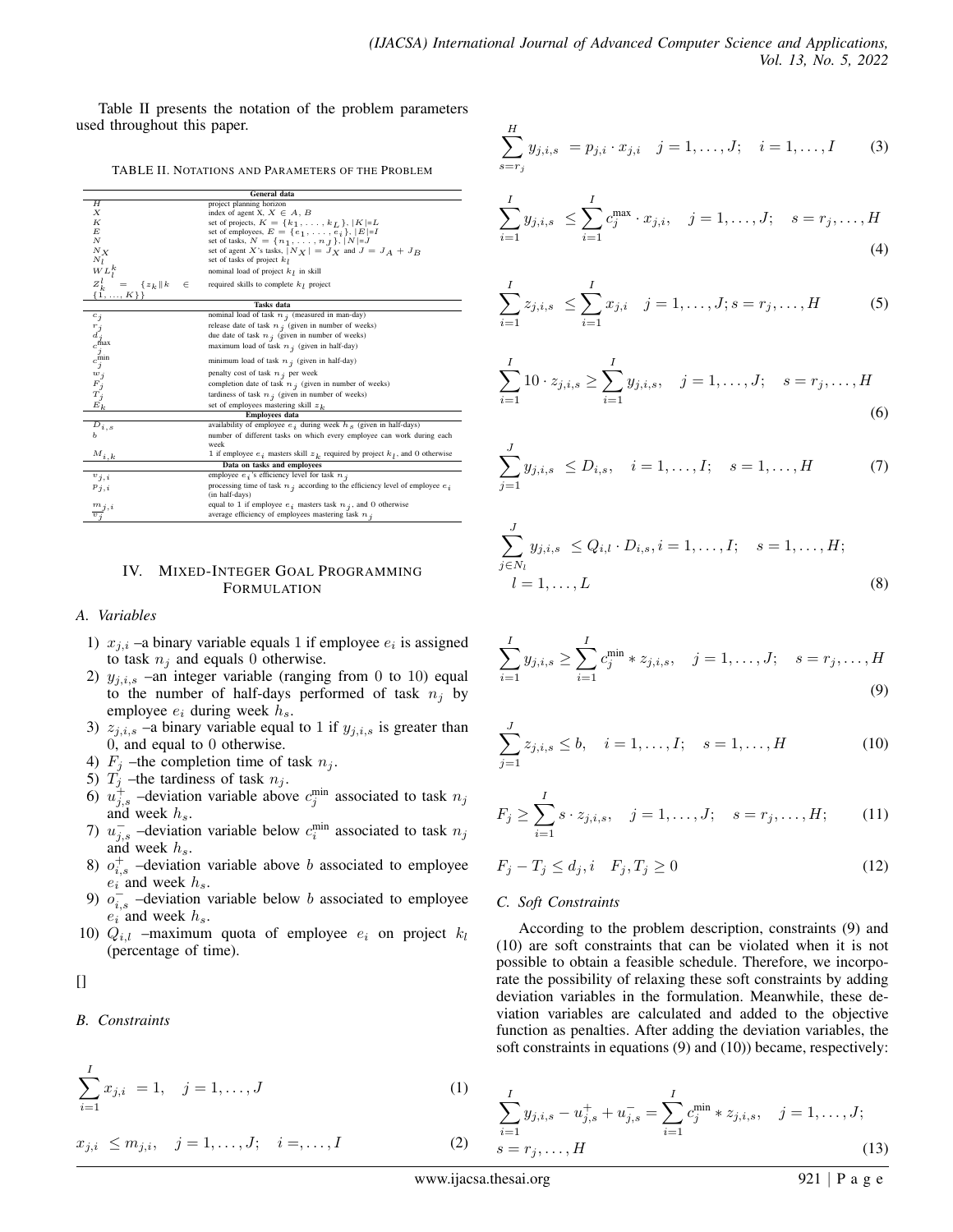$$
\sum_{j=1}^{J} z_{j,i,s} - o_{i,s}^+ + o_{i,s}^- = b, \quad i = 1, \dots, I; \quad s = 1, \dots, H
$$
\n(14)

#### *D. Objective Functions*

The three different objective functions are listed as follows.

Global Objective: the goal associated to constraint (13) is to avoid as much as possible that, on a given week, the employee assigned to a task perform of this task less than its minimum load. Because of that, only the negative deviation from this goal is minimized in the following equation.

$$
\text{Min} \sum_{j=1}^{J} \sum_{s=r_j}^{H} u_{j,s}^{-} \tag{15}
$$

The goal associated to constraint (14) is to limit the loss of employee time due to switching between tasks. To this end, no employee should work on more than the maximum number of tasks per week. Therefore, only the positive deviation from this goal is minimized in the following objective function.

$$
\text{Min} \sum_{i=1}^{I} \sum_{s=1}^{H} o_{i,s}^{+} \tag{16}
$$

After incorporating these goals, the achieving global objective function can be written as follows.

Min 
$$
\sum_{j=1}^{J} \sum_{s=r_j}^{H} \alpha u_{j,s}^- + \sum_{j=1}^{I} \sum_{s=1}^{H} \beta o_{i,s}^+ \tag{17}
$$

Local Objectives the agents' objective functions in equations 18 and 19 seek to minimize the total weighted tardiness of their tasks.

Minimize 
$$
\sum_{j=1}^{J_A} w_j T_j
$$
 (18)

Minimize  $\sum_{i=1}^{J}$  $j = J_A + 1$  $w_jT_j$  (19)

#### V. HEURISTIC ALGORITHMS

Due to its complexity, an exact resolution of the problem is very difficult within a reasonable computation time. Therefore, we propose a hybrid algorithm combining an exact procedure, a greedy heuristic, and a genetic algorithm to find an approximate Pareto solution set. The main steps of this hybrid algorithm are as follows:

- Use a mixed integer-linear program (MILP)to set maximum quotas of employees' time on projects.
- Use a greedy heuristic to determine initial solutions.
- Apply a genetic algorithm of type NSGA-II to determine a good approximation of the Pareto frontier.

In the next sections, we detail each of the steps of the hybrid algorithm.

#### *A. Generating Maximum Quotas*

This procedure, denoted by  $PGQ_{exact}$ , is used to allocate to each project the set of employees with the necessary skills for its realization. Furthermore, it specifies the working time that each employee must not exceed per week on each of its projects. We use a simplified MILP model, which considers only the constraints on the weekly availability of employees and the workload of projects to be carried out. This MILP model uses time-indexed decision variables.

*1) Variables:* We define the integer variable  $Y_{i,l,s,k}$  (ranging from 0 to 10) equal to the effective working time of employee  $e_i$  on project  $k_l$  during week  $h_s$  on skill  $z_k$ . The integer variable  $Q_{i,l}$  (ranging from 0 to 10) equal to the maximum quota of employee  $e_i$  assigned to the project  $k_l$ . The integer variable  $d_{i,s}^-$  (ranging from 0 to  $D_{i,s}$ ) equal to the unused availability of employee  $e_i$  during week  $h_s$ .

*2) General Formulation:* The general formulation is given in the following.

$$
\text{Minimize } \sum_{i=1}^{I} \sum_{s=1}^{H} d_{i,s}^- \tag{20}
$$

s.c.

$$
Y_{i,l,s,k} \le 10 \cdot M_{i,k} \quad i = 1, \dots, I; \quad s = 1, \dots, H; k = 1, \dots, K; \quad = l, \dots, L; \tag{21}
$$

$$
\sum_{k=1}^{K} Y_{i,l,s,k} \le D_{i,s} \cdot Q_{i,l}, \quad i = 1, \dots, I; \quad s = 1, \dots, H; l = 1, \dots, L
$$
 (22)

$$
\sum_{l=1}^{L} \sum_{k=1}^{K} Y_{i,l,s,k} + d_{i,s}^{-} = D_{i,s}, \quad i = 1, \dots, I; \quad s = 1, \dots, H
$$
\n(23)

$$
\sum_{i=1}^{I} \sum_{s=1}^{H} Y_{i,l,s,k} = WL_l^k, \quad l = 1, ..., L
$$
 (24)

The objective function (20) minimizes the sum of the unused working time (idle time), by avoiding that employees work, during each week, less than their availability. Constraint (21) guarantees that an employee must not work on a project that he or she does not master any of the skills required by that project. Constraint (22) ensures that, on any given week, no employee must exceed his or her quota on each project. Constraint (23) guarantees that an employee must not exceed his availability each week. Constraint (24) imposes that the nominal load of each project in each skill must be executed until completeness.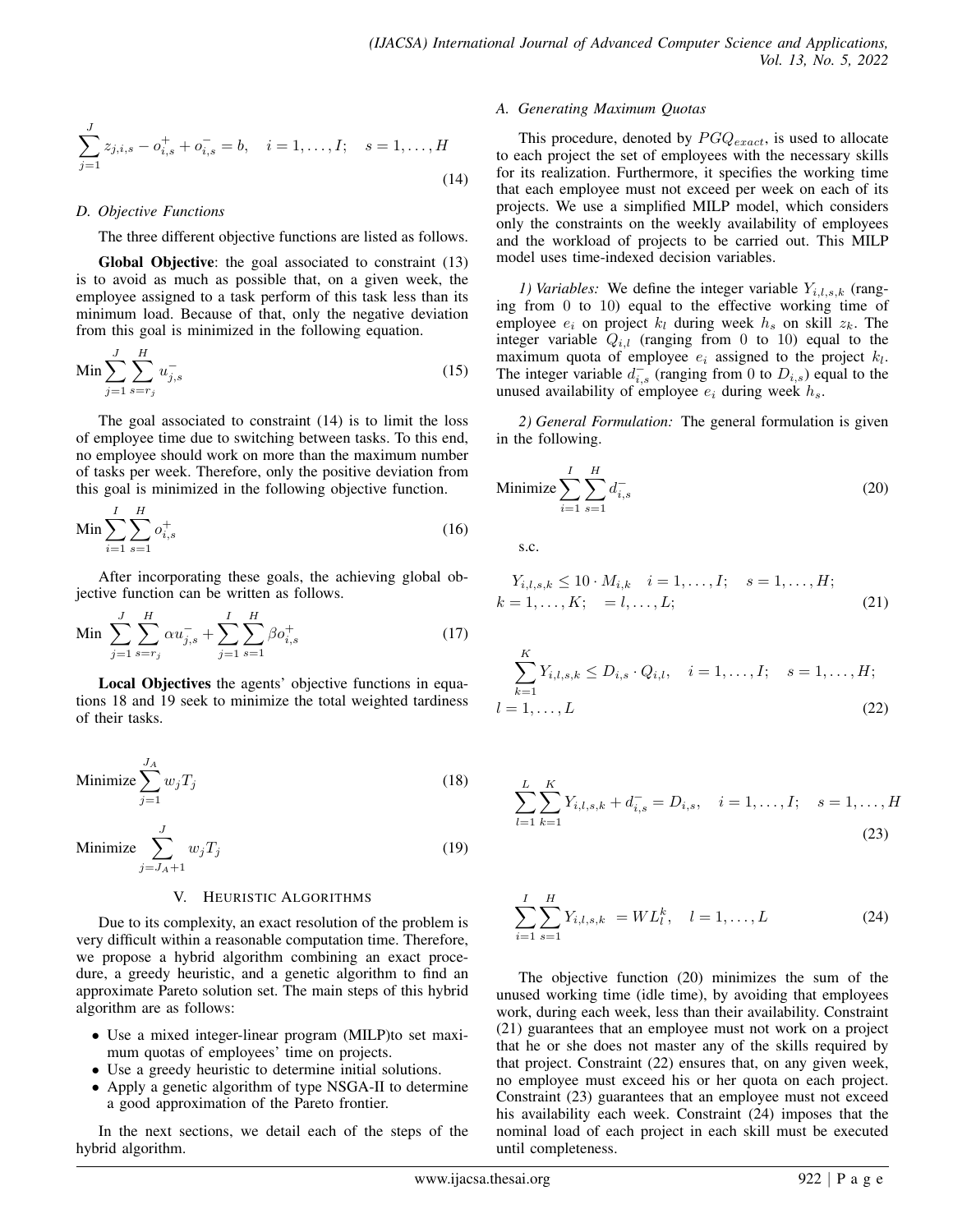## *B. Greedy Heuristic*

This algorithm employs simple priority rules and a simple heuristic to construct good initial solutions. This step is very important because a suitable assignment may help the hybrid algorithm to find an approximate Pareto solution set rapidly and effectively. This greedy heuristic returns all solutions obtained after a computation time-limited to  $AG_{max}$ .

Each initial solution is generated through two steps. The first step defines the order in which the tasks will be selected, the next step chooses, for each task, the employee who will be in charge of it among the employees mastering that task. We detail below the three steps of the greedy heuristic.

The procedure of the first step returns the list of tasks ordered in non-decreasing order of the number of employees mastering each task. For example, a task mastered by one employee should be assigned before another task mastered by two employees. This ensures that the most critical employees are not overloaded by other tasks that have multiple assignment options. In the case where two tasks are mastered by the same number of employees, the first task to be assigned is chosen according to the weighted earliest due date (WEDD) priority rule.

The procedure of the second step assigns tasks to employees. To perform this step, we proceed as follows. First, for each task  $n_j$  in the order of the list of tasks, we get the list of employees  $E_j$  mastering that task and allocated to project  $k_l$ (task  $n_j$  is part of project  $k_l$ ). For each employee  $e_i \in E_j$ , we get  $\tau_{j,l}^{tot}$  which corresponds to the total availability of employee  $e_i$  on project  $k_l$ . Then, the employee with the highest total availability will be assigned to task  $n_j$ . We note that before selecting this employee we subtract from his total availability the processing time  $(p_{i,i})$  of task  $n_i$ , which ensure that he has sufficient availability to perform this task. Otherwise, if the employee does not have the required availability, the second employee in the list will be selected and so on. Finally, we update the availability of the selected employee. This means that the choice of the employee for the next task is influenced by the workload that has already been assigned.

The first and second steps of the GA generate a single solution. The remaining solutions are generated iteratively by performing simple mutation operations on the list of tasks, then repeating the second step. Algorithm (1) describes the procedure of the greedy heuristic.

# *C. Adaptation of the NSGA-II*

NSGA-II (for Non-dominated Sorting Genetic Algorithm II) is a genetic algorithm well known as one of the most efficient and popular algorithms for solving multi-criteria optimization problems. NSGA-II method is originally proposed by [44] on the basis of NSGA proposed in [45]. We recall in the following the main ideas of this method. For more details, the reader can refer to [44]. First, individuals (solutions) are classified into a number of dominance ranks at each generation using a fast non-dominated sorting method with low computational complexity. Second, a parameter-independent partitioning method was defined by evaluating the crowding distance of individuals in the same dominance rank. Third, a selection operator was designed based on the values of

Algorithm 1 Overview of the Greedy Algorithm

| 1: Inputs: N the set of all tasks ordered in ascending order of the number of employees mastering each task; $\tau^{tot}$ the<br>total availability of employees on projects<br>2: Output: $\sigma$ the assignment of employees to tasks<br>3: for each Task $n_j \in N$ do |  |
|-----------------------------------------------------------------------------------------------------------------------------------------------------------------------------------------------------------------------------------------------------------------------------|--|
| 4:<br>$k_l$ : the project to which $n_j$ belongs                                                                                                                                                                                                                            |  |
| 5:<br>$E_j$ : the list of employees mastering $n_j$                                                                                                                                                                                                                         |  |
| $rac{6}{7}$<br>$BinomialList = \phi$                                                                                                                                                                                                                                        |  |
| for each Employee $e_i \in E_i$ do                                                                                                                                                                                                                                          |  |
| 8:<br>Add $(e_i, \tau_{i,l}^{tot})$ to $BinomialList$                                                                                                                                                                                                                       |  |
| 9:<br>10:<br>11:<br>12:<br>13:<br>end for                                                                                                                                                                                                                                   |  |
| Short $BinomialList$ in decreasing order of $\tau^{tot}$                                                                                                                                                                                                                    |  |
| $NotAffected = true$ , count = 0                                                                                                                                                                                                                                            |  |
| while $NotAffected$ do                                                                                                                                                                                                                                                      |  |
| if $BinomialList[count][1] - p_{i,i} \geq 0$ then                                                                                                                                                                                                                           |  |
| 14:<br>Assign employee $BinomialList[count][0]$ to task $n_i$                                                                                                                                                                                                               |  |
| 15:<br>$NotAffected = false$                                                                                                                                                                                                                                                |  |
| $\begin{array}{c} 16: \\ 17: \\ 18: \\ 19: \end{array}$<br>end if                                                                                                                                                                                                           |  |
| $\cot t +$                                                                                                                                                                                                                                                                  |  |
| end while                                                                                                                                                                                                                                                                   |  |
| update the availability of the employee                                                                                                                                                                                                                                     |  |
| 20:<br>Update list $\sigma$                                                                                                                                                                                                                                                 |  |
| $21:$ end for                                                                                                                                                                                                                                                               |  |
| 22: return $\sigma$                                                                                                                                                                                                                                                         |  |

dominance rank and crowding distance of individuals. Finally, an elitism strategy was used to improve the convergence performance of the algorithm.

Our implementation of NSGA-II is based on the following elements. (i) the coding scheme to represent an individual, (ii) the genetic operators to generate and modify new individuals, (iii) the parameters of the algorithm (i.e. population size  $P_{max}$ , number of crossover points  $P_c$  and mutation points  $P_m$ , termination criterion  $G_{max}$ ).

*1) Coding Scheme:* A chromosome (or an individual or a solution) contains a given number of genes and is divided into one or more segments. In our NSGA-II, an individual is represented by an assignment of employees to tasks, a gene corresponds to a task, a segment corresponds to the set of tasks assigned to an employee, and the length of the segment corresponds to the number of tasks in this segment. Thus, a separator (0) is used in the coding scheme of an individual to indicate the beginning and the end of each segment.

In order to understand the coding scheme, let's consider the case of two agents  $A$  and  $B$ , each of which is in charge of a single project. The projects consist of 8 tasks  $(n_1,...,n_8)$  to be scheduled over a two-week horizon. Three employees  $(e_1,$  $e_2, e_3$ ) can be assigned to different tasks. Each agent wants to minimize the sum of the weighted delays of its tasks. Table III shows for each task, the employee with the skill required to perform it. The gray columns represent the tasks of agent B, while the white columns represent the tasks of agent A.

TABLE III. SUITABLE EMPLOYEE ASSIGNMENTS TO TASKS

|           | n <sub>1</sub> | n <sub>2</sub> | n <sub>3</sub> | $n_4$ | $n_5$ | $n_6$ | n <sub>7</sub> | $n_{8}$ |
|-----------|----------------|----------------|----------------|-------|-------|-------|----------------|---------|
| c.        |                |                |                |       |       |       |                |         |
| $m_{i,1}$ |                |                |                |       |       |       |                |         |
| $m_{j,2}$ |                |                |                |       |       |       |                |         |
| $m_{i,3}$ |                |                |                |       |       |       |                |         |

Fig. 1 shows a solution coding for the previous example. In this solution, tasks  $n_4$ ,  $n_5$  are assigned to employee  $e_1$ ; tasks  $n_1$ ,  $n_2$ ,  $n_7$  are assigned to employee  $e_2$ ; and tasks  $n_3$ ,  $n_6$ ,  $n_8$ are assigned to employee  $e_3$ . The 0 is used to separate two assignments.

*2) Initial Solutions:* Initial solutions are generated using the greedy heuristic described in Section V-B. Note that the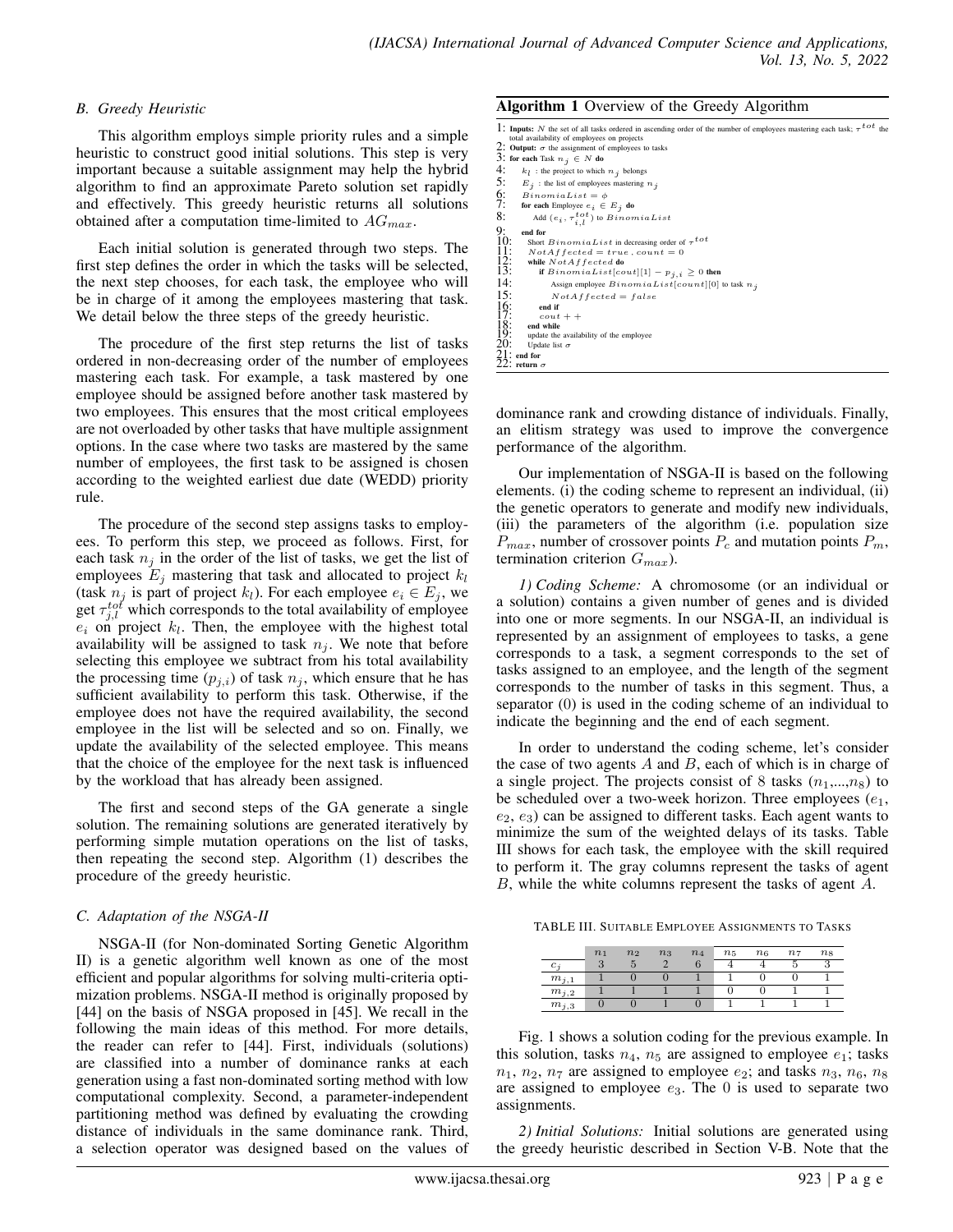|--|--|--|--|--|--|--|--|--|--|

Fig. 1. Representation of a Solution.

number of generated solutions can be smaller than the initial population size  $P_{max}$  ( $P_{max}$  is a parameter of the NSGA-II method). In this case, we apply simple mutation operations on the elitist individuals to complete the initial population.

*3) Genetic Operators:* These operators comprise several key elements: selection, crossover, mutation, and population sorting.

Selection: it chooses among the solutions of the parent population, those that will reproduce and generate the new population (offspring) for the following iteration. To this end, we use the binary tournament method, which is one of the most common selection operators. This method randomly selects a pair of parents from the population and compares their fitness functions. If both parents are on the same front, then we compare their crowding distances, and the one with the largest crowding distance is kept. Otherwise, if the two parents are on different fronts, the solution with the best Pareto front (i.e. the one with the best value of the objective function) is kept. Both solutions of a couple are unique, but a solution can be part of several couples.

Crossover: once the section process is done, the entire selected parents move on to the breeding stage. This is where all the parents recombine in some way to create a new population that will be used in the next genetic step (mutation). The process of combining two parents is what is often called crossover.

We adopt the two crossover operators PBX (positionbased crossover) and OBX (order-based crossover) proposed by [46]. The choice of these crossover operators is made based on the study published in [47]. The authors compared the performances of 11 crossover operators with the goal to minimize the total weighted tardiness on a single machine. Their experimental results has shown the efficiency of OBX and PBX crossover operators, compared to other operators, to solve this type of scheduling problem. We detail below the different steps of these two crossover operators. Also, two corresponding examples are shown in Fig. 2 and 3.

- OBX Operator
	- Select randomly several genes (tasks) from a parent  $(P1$  for example).
	- Place the selected tasks in the new solution, respecting the exact positions that they occupy in the other parent (P2).
	- Delete the tasks that are already selected in the other parent (P2) to avoid repeating these tasks in the offspring  $(O1)$ .
	- Insert the remaining tasks into in the offspring, from left to right, in the order that they appear in the parent (P2).
	- Place the remaining tasks in the offspring, from left to right, in the order that they appear in the parent (P2).
- By changing the roles of the parents, the same procedure can be applied to generate the offspring O2.
- PBX operator
	- $\circ$  Select randomly a set of tasks from a parent (P1 for example).
	- $\circ$  Place the selected tasks in the offspring (O1, respecting their exact positions in the parent  $(P1)$ .
	- Delete the tasks that are already selected in the second parent P2. The sequence of remaining tasks in P2 contains only those tasks that the offspring  $(O1)$  needs.
	- $\circ$  Place the remaining tasks in O1, from left to right, in the order they appear in the parent  $P2$ .
	- By changing the parent roles, the same procedure can be applied to generate the second offspring  $(O2)$ .





Fig. 3. PBX Crossover Example

The similarity between parent and offspring populations depends on the number of crossover points. This number (denoted by  $P_c$ ) represents the number of tasks selected to put into the offspring. Preliminary tests show that a large value of  $P_c$  gives a higher probability of building solutions similar to their parents. However, a small value of  $P_c$  allows the selection of more distant solutions.

Mutation: We apply this operator at the last stage of the population generation procedure. It maintains the diversity between individuals, and therefore, avoids a premature convergence to a local optimum. The mutation operator is applied to each new solution after the crossover stage. It consists in randomly selecting two employees  $(e_1$  and  $e_2$ , for example) who have at least one common skill. Then, each task initially assigned to  $e_1$  and demanding a skill mastered by  $e_2$ will be assigned to the latter. The opposite is also applied to tasks initially assigned to  $e_2$ . These two operations are performed  $P_m$  times, where  $P_m$  (ranging between 2 and 10.) is a parameter of the NSGA-II method.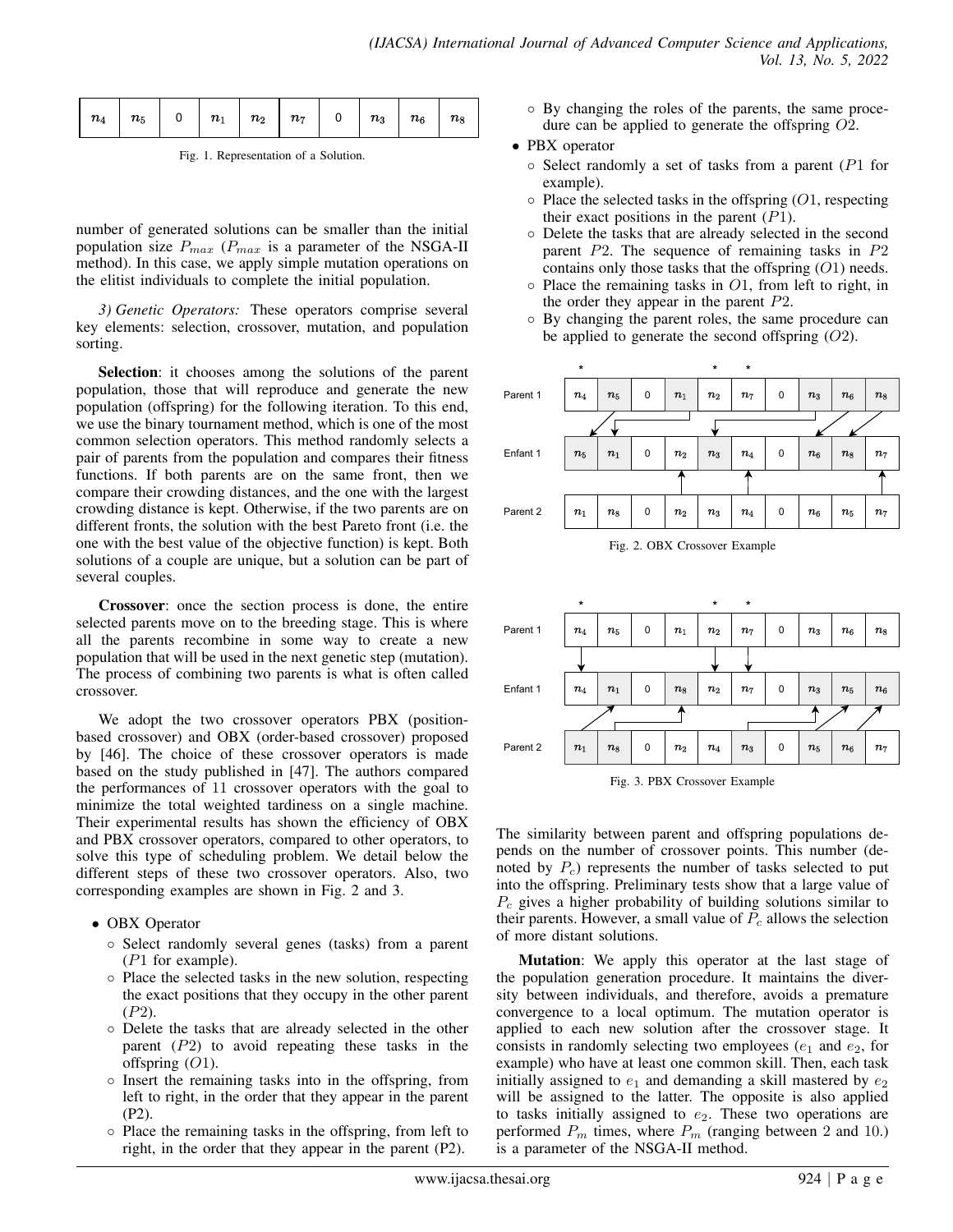Population Sorting: This procedure follows the same dominance sorting procedure proposed by [44]. The crowding distance is also applied.

#### VI. COMPUTATIONAL EXPERIMENTS

This section outlines the characteristics of the instances and the computational results of the proposed methods. Our experiments consist of three parts. In the first part, we seek to determine the size of problem instances that can be solved by the MIGP within a reasonable computation time. In the second part, we want to determine the best parameterization for the NSGA-II method. Finally, in the last part, we evaluate the performance of the heuristic methods.

Our experiments were performed on an Intel<sup>®</sup> core<sup>TM</sup> i7-1.9 GHz with 16 GB of RAM under Windows 10. All algorithms were written in Python. The CPLEX 12.8.0 solver associated with Python API was used for solving the MIGP model, using the default parameters except for the time parameter.

## *A. Instance Characteristics*

The methods proposed in this section are experimentally validated on instances derived from real instances. AS mentioned in the introductory section, our study comes from a real scheduling case raised in an IT company. However, to perform our experiments, we could not get enough real data for confidentiality reasons. So, based on the description of the problem and the few real data given by our partner company, we generated 8 sets of instances  $(T1, ..., T8)$  with 40 instances per set.

Table IV describes the characteristics of some general parameters per instance set. From left to right, the columns indicate the instance set, the project planning horizon, the number of projects, the number of employees, and the last column is the number of tasks. For each group of instances, the number of tasks per agent is chosen between  $0.4xJ$ ;  $0.5xJ$ ;  $0.6xJ$ , with J being the number of tasks. The total number of skills required to perform the tasks is ranging between 3 and 10; and each employee masters 2 to 5 skills. Each task requires one skill with a nominal load of up to 15. The release dates of 30% of tasks (randomly chosen) range between  $0.5xH$ and  $0.75xH$ , equal to 0 for the other tasks. The due dates of  $50\%$  of tasks (also randomly chosen) are between  $0.5xH$ and  $0.75xH$ , equal to H for the other tasks. For 30% of tasks (randomly chosen), the values of the maximum loads (resp. the minimum loads) are between 2 and the nominal loads (resp. 2 and the maximum loads). For 80% of employees, we set the availability at 10 during each week of the planning horizon. The availability of the remaining employees is between 2 and 7.

# *B. NSGA-II Algorithm Evaluation*

We present in this section the computational results of the NSGA-II method. First, we conduct some experiments to adjust the NSGA-II parameters. Then, we perform a second test campaign to compare the performances of the two crossover operators (OBX and PBX). Finally, we conduct our last experiments to measure how much the genetic algorithm improved the results of the greedy heuristic.

TABLE IV. GENERAL PARAMETER VALUES PER INSTANCE SET

| Instance set   | Η  | Τ.             |    |     |
|----------------|----|----------------|----|-----|
| T1             |    | $\overline{2}$ | 3  | 15  |
| T <sub>2</sub> | 4  | $\overline{2}$ | 3  | 20  |
| T <sub>3</sub> | 6  | $\overline{2}$ | 5  | 25  |
| T <sub>4</sub> | 8  | $\overline{2}$ | 10 | 50  |
| T <sub>5</sub> | 10 |                | 15 | 100 |
| T <sub>6</sub> | 14 |                | 20 | 150 |
| T7             | 18 |                | 25 | 200 |
| T <sub>8</sub> | 24 |                | 30 | 250 |

To evaluate the quality of the returned solutions, we apply three performance metrics widely used for multi-criteria optimization problems. These metrics are the hypervolume (HV)(originally proposed by [48]), the generational distance (GD) (originally proposed by [49]), and the Pareto front size (PFS). Note that in this part of the experiments, we used 10 instances on each set of the dataset. The maximum quotas of employees on projects are initially computed by the MILP presented in Section V-A.

*1) Parameters Setting:* The NSGA-II has the following parameters to define: the population size  $P_{max}$ , number of iterations  $G_{max}$ , number of crossover points  $P_c$ , and number of mutation points  $P_m$ . The NSGA-II algorithm was run 5 times with each combination of parameters and the best values obtained are presented in Table V. To maintain test consistency, for each run, we start the genetic algorithm from the same initial solutions generated by the  $GH$ . In order to fix the number of crossover points, we performed the tests with both crossover operators. We noticed reassuringly that the best values obtained are often the same with the two operators.

TABLE V. THE VALUES OF PARAMETERS USED BY THE NSGA-II

| Parameter | Range      | Value |
|-----------|------------|-------|
| $P_{max}$ | [100,300]  | 200   |
| $G_{max}$ | [200,3000] | 1000  |
| Р.        | [1, 10]    | 8     |
| $P_m$     | [1, 10]    |       |

TABLE VI. MILP RESULTS FOR A COMPUTATION TIME LIMITED TO 5 MIN

|                 |                                 | Number of        |                                |                      |
|-----------------|---------------------------------|------------------|--------------------------------|----------------------|
| Instance<br>set | Number of<br>feasible instances | instances solved | Avg. time to<br>the optimality | Avg. GAP<br>from the |
|                 |                                 | to optimality    |                                | optimal              |
| Τ1              | 40                              | 40               | 72.8                           | $0\%$                |
| T <sub>2</sub>  | 40                              | 40               | 122.2                          | $0\%$                |
| T3              | 40                              | 40               | 150.7                          | 0                    |
| T <sub>4</sub>  | 40                              | 40               | 194.6                          | $0\%$                |
| T5              | 40                              | 38               | 256.8                          | 2.5%                 |
| T6              | 40                              | 35               | 299.2                          | $4.5\%$              |
| T7              | 40                              | 32               | 316.5                          | 76.7%                |
| T8              | 40                              | 29               | 396.9                          | 7.6%                 |

*2) Comparison of Crossover Operators:* Using the parameter values presented in Table V, and from the same initial solutions, we ran the NSGA-II algorithm 5 times using the OBX and PBX crossover operators. The average values of the results were calculated.

Fig. 4 shows the computed generational distances between the exact Pareto and the approximated Pareto fronts obtained with each operator. Note that, we obtain the exact Pareto fronts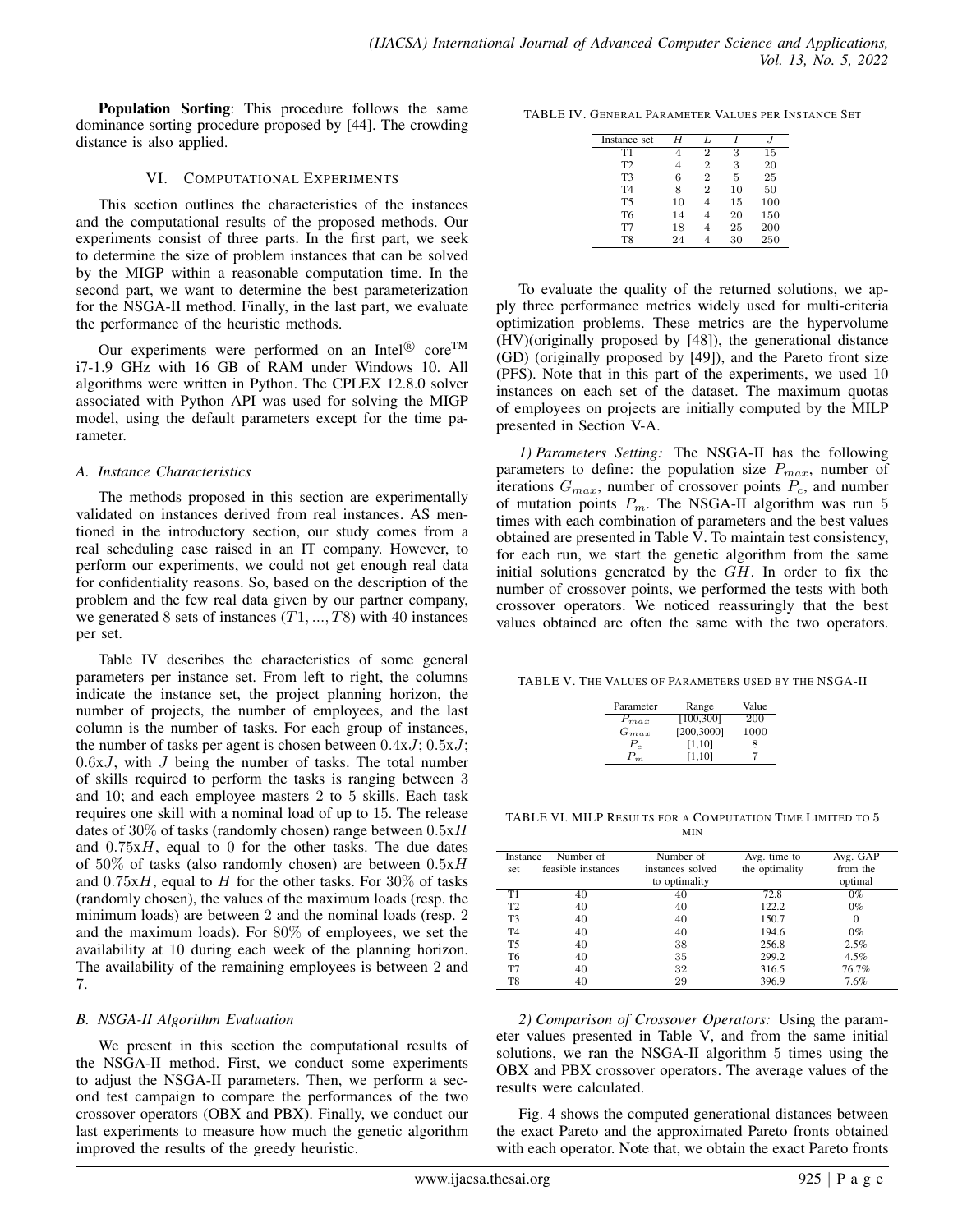| Instance<br>set |         | <b>GPNE</b> |      |      | NSGA-II | AG     |          |      |      |
|-----------------|---------|-------------|------|------|---------|--------|----------|------|------|
|                 | $PFS^*$ | $CPU^*(s)$  | PFS  | ΗV   | GD      | CPU(s) | PFS      | НV   | GD   |
| T1              | 3.42    | 746.22      | 2.82 | 0.82 | 3.51    | 177.12 | 1.81     | 0.47 | 8.91 |
| T <sub>2</sub>  | 2.91    | 961.86      | 2.13 | 0.76 | 4.43    | 182.72 | 1.54     | 0.43 | 9.32 |
| T <sub>3</sub>  | 2.52    | 1021.98     | 1.89 | 0.73 | 3.87    | 202.98 | 1.95     | 0.38 | 8.12 |
| T <sub>4</sub>  | 2.23    | 1746.78     | 1.63 | 0.68 | 4.43    | 256.10 | 1.42     | 0.35 | 7.25 |
| T5              | 1.85    | 3189.21     | 1.51 | 0.64 | 5.14    | 301.45 | 0.26     | 0.28 | 7.89 |
| T6              | 0.78    | 6976.81     | 1.51 | 0.62 | 5.14    | 389.95 | 0.42     | 0.18 | 6.91 |
| T7              | 0.12    | 8819.11     | 1.41 | 0.68 | 5.14    | 412.34 | $\Omega$ | 0.11 | 6.89 |
| T8              | 0       |             | 1.12 | 0.59 | 5.14    | 671.73 | $\Omega$ | 0.18 | 7.12 |

TABLE VII. COMPARISON OF METHODS NSGA-II AND GH

by running the MIGP model without a time limit until the exact Pareto front was returned.



Fig. 4. Results of Crossover Operators

*3) Results of Quotas Calculation Procedure:* In this section, we present the experimental results of the MILP presented in Section V-A. Recall that, this mathematical model is used by the hybrid method to calculate an allocation (maximum quotas) of employees on projects. This allocation becomes the starting point for generating an approximate Pareto front using the NSGA-II method.

The MILP model was tested on the different sets of instances. Table VI shows the computational results obtained after a time limit of 5 minutes per instance. In this table, from left to right, the columns refer to the type of instance, the number of feasible instances, the number of solutions that are proven to be the optimal solutions, the average time required to prove optimality, and the average deviations from optimal for instances that are not optimally solved.

*4) NSGA-II and Greedy Heuristic Comparison:* The objective of the experiments presented in this section is to evaluate the improvement provided by the NSGA-II over the initial solutions obtained by the GH. To this end, we compare the results of both methods with those obtained by the MIGP. Note that, we use the best combination of NSGA-II parameters presented in Table V. The solutions returned by the GH are collected after a computation time  $(AG_{max})$  limited to 5 minutes. We run both methods 10 times and the average values are calculated. For each run of the genetic algorithm, we used the same initial solutions generated by the GH, in order to ensure the consistency of the tests.

Table VII compares the experimental results of the NSGA-II and greedy heuristic with those obtained with the GPNE model. We used four different performance indicators: the average Pareto front size (PFS), the average hypervolume (HV), the average generational distance (GD), and the average computation time in seconds (in the CPU column).

*5) Experimental Analysis:* The comparison results in Fig. 4 show that the OBX operator has a better performance compared to the other PBX operator. In fact, the genetic algorithm has a better and faster convergence with the OBX genetic operator. Moreover, reassuringly it was found that computation time for both crossover operations is almost the same for each problem size.

The experiments in Table VI prove the performance of the MILP model in terms of feasibility and optimality. The model finds a feasible solution for each instance on a set. Moreover, all the solutions obtained for the instances on sets  $T1, \ldots, T4$ are optimal solutions. The model finds only 2, 5, 8 non-optimal solutions (among 40) for the sets of instances T5, T6, T7, respectively. For T8 instances, a large number of instances (11) are not solved to the optimum. However, the deviation from the optimum is very acceptable (8).

Finally, the results presented in Table VII allow us to clearly conclude that the NSGA-II algorithm significantly improves the solutions obtained by the greedy algorithm. All the metrics used show that the quality of the solutions is always better for all types of instances. Thus, we can also see that the computation time is very acceptable for a heuristic.

## VII. CONCLUSION

We studied herein a two-agent multi-skill resourceconstrained scheduling problem with a global objective. Motivated by a real scheduling case, we considered that each agent manages one or more projects and wants to minimize the total weighted tardiness of its tasks. We consider a pool of employees in which each one can perform a set of skills with heterogeneous performance levels. We assumed that there are some constraints that can be violated when there is no feasible schedule for the problem. Thus, the global objective function seeks to minimize the constraint violations by reducing the undesirable deviations in the soft constraints from their respective goals. The overall objective is to find a schedule that minimizes at the same time both agents objective functions and the global objective function. We provided a mixed-integer goal programming (MIGP) formulation for the problem. Furthermore, we provided a hybrid algorithm combining an exact procedure, a greedy heuristic, and a genetic algorithm to find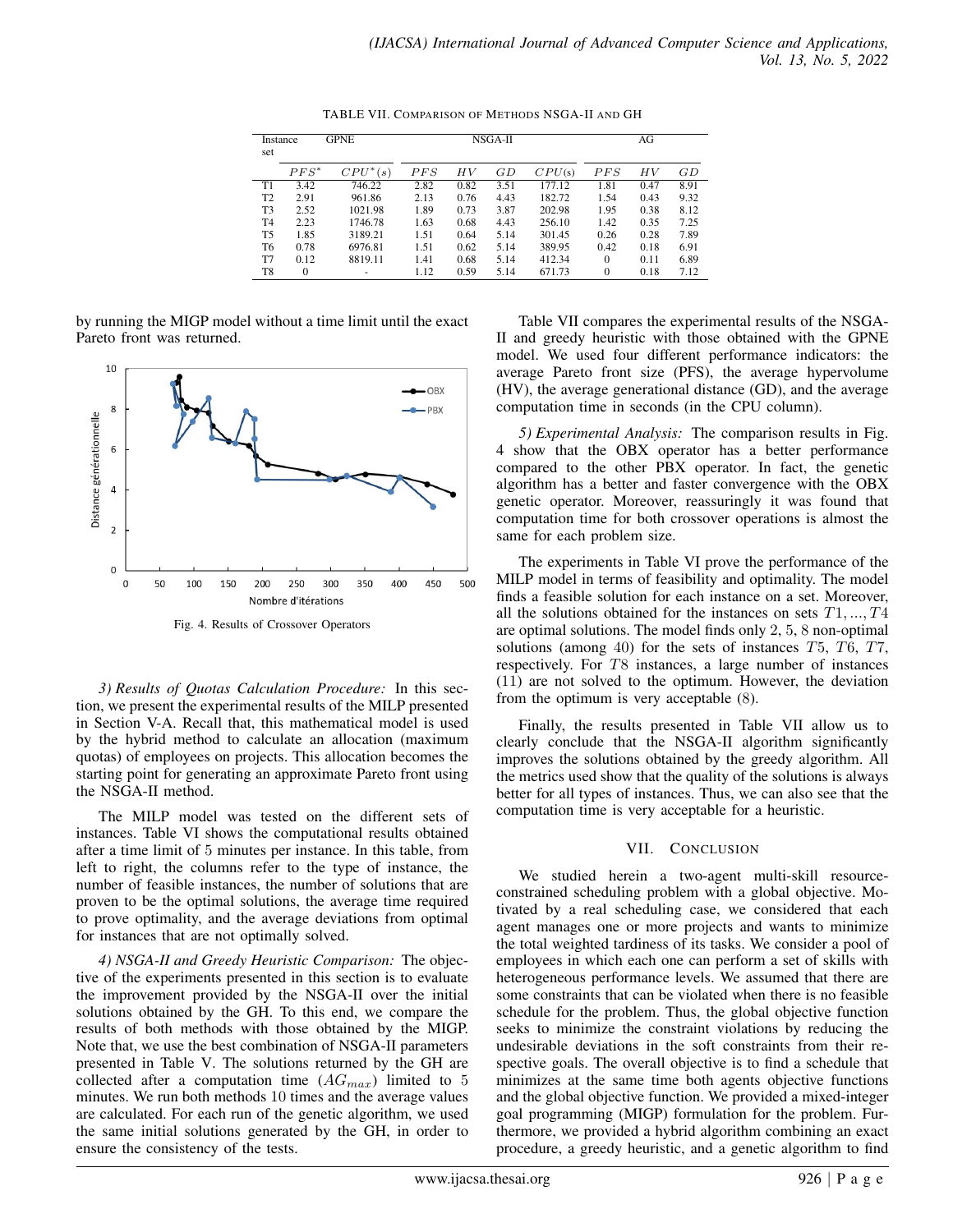an approximate Pareto solution set. The performance of the heuristics is evaluated on a set of simulated instances. The results show that the NSGA-II algorithm is the best performing method.

Finally, in future research, we will also focus on other types of two-agent multi-skilled resources scheduling problems. Such as the constrained optimization problem, where the goal is to minimize the global function, subject to the constraints that the objective values of the other do not exceed a given threshold.

#### **REFERENCES**

- [1] A. Agnetis, P. B. Mirchandani, D. Pacciarelli, and A. Pacifici, "Scheduling problems with two competing agents," *Operations Research*, vol. 52, no. 2, pp. 229–242, 2004. [Online]. Available: https://doi.org/10.1287/opre.1030.0092
- [2] K. Baker and J.-C. Smith, "A multiple-criterion model for machine scheduling," *Journal of Scheduling*, vol. 6, pp. 7–16, 2003. [Online]. Available: https://doi.org/10.1023/A:1022231419049
- [3] P. Brucker, B. J. Bernd, and A. Krämer, "Complexity of scheduling problems with multi-purpose machines," *Annals of Operations Research*, vol. 70, no. 0, pp. 57–73, 1997.
- [4] E. Néron and D. Baptista, "Lower bounds for the multi-skill project scheduling problem," in *the Eighth International Workshop on Project Management and Scheduling*, 2002, pp. 274–277.
- [5] B. Afshar-Nadjafi, "Multi-skilling in scheduling problems: A review on models, methods and applications," *Computers and Industrial Engineering*, vol. 151, no. November 2020, p. 107004, 2021.
- [6] S. Hartmann and D. Briskorn, "An updated survey of variants and extensions of the resource-constrained project scheduling problem," *European Journal of Operational Research*, 2021.
- [7] M. C. Wu and S. H. Sun, "A project scheduling and staff assignment model considering learning effect," *The International Journal of Advanced Manufacturing Technology*, vol. 28, pp. 1190–1195, 2006.
- [8] C. Heimerl and R. Kolisch, "Scheduling and staffing multiple projects with a multi-skilled workforce," *OR Spectrum*, vol. 32, no. 2, pp. 19–25, 2010.
- [9] R. Kolisch and C. Heimerl, "An efficient metaheuristic for integrated scheduling and staffing it projects based on a generalized minimum cost flow network," *Naval Research Logistics (NRL)*, vol. 59, no. 2, pp. 111–127, 2012.
- [10] T. Felberbauer, W. J. Gutjahr, and K. F. Doerner, "Stochastic project management: multiple projects with multi-skilled human resources," *Journal of Scheduling*, vol. 22, pp. 271–288, 2019.
- [11] M. Walter and J. Zimmermann, "Minimizing average project team size given multi-skilled workers with heterogeneous skill levels," *Computers & Operations Research*, vol. 70, pp. 163–179, 2016.
- [12] W. J. Gutjahr, S. Katzensteiner, P. Reiter, C. Stummer, and M. Denk, "Multi-objective decision analysis for competence-oriented project portfolio selection," *European Journal of Operational Research*, vol. 205, no. 3, pp. 670–679, 2010.
- [13] R. Chen, C. Liang, D. Gu, and J. Leung, "A multi-objective model for multi-project scheduling and multi-skilled staff assignment for it product development considering competency evolution," *International Journal of Production Research*, vol. 55, no. 21, pp. 6207–6234, 2017.
- [14] M. Hematian, M. Esfahani, I. Mahdavi, N. Mahdavi-Amiri, and J. Rezaeian, "A multiobjective integrated multiproject scheduling and multiskilled workforce assignment model considering learning effect under uncertainty," *Computational Intelligence*, vol. 36, no. 1, pp. 276–296, 2020.
- [15] M. Walter, *Multi-Project Management with a Multi-Skilled Workforce*. Springer Gabler, Wiesbaden, 2015.
- [16] L. Cui, X. Liu, S. Lu, and Z. Jia, "A variable neighborhood search approach for the resource-constrained multi-project collaborative scheduling problem," *Applied Soft Computing*, vol. 107, p. 107480, 2021.
- [17] C. T. Ng, T. C. Cheng, and J. J. Yuan, "A note on the complexity of the problem of two-agent scheduling on a single machine," *Journal of Combinatorial Optimization*, vol. 12, no. 4, pp. 386–393, 2006.
- [18] A. Agnetis, G. De Pascale, and D. Pacciarelli, "A lagrangian approach to single-machine scheduling problems with two competing agents," *Journal of Scheduling*, vol. 12, no. 4, pp. 401–415, 2009.
- [19] J. Li, Y. Gajpal, and S. S. Appadoo, "Algorithms for a two-agent single machine scheduling problem to minimize weighted number of tardy jobs," *Journal of Information and Optimization Sciences*, vol. 42, no. 4, pp. 785–811, 2021.
- [20] X. Zhang, "Two competitive agents to minimize the weighted total late work and the total completion time," *Applied Mathematics and Computation*, vol. 406, p. 126286, 2021.
- [21] W. C. Lee, J. Y. Wang, and H. W. Su, "Algorithms for single-machine scheduling to minimize the total tardiness with learning effects and two competing agents," *Concurrent Engineering Research and Applications*, vol. 23, no. 1, pp. 13–26, 2015.
- [22] T. C.E.Cheng, S.-R. Cheng, W.-H. Wu, P.-H. Hsu, and C.-C. Wu, "A two-agent single-machine scheduling problem with truncated sumof-processing-times-based learning considerations," *Computers and Industrial Engineering*, vol. 60, no. 4, pp. 534–541, 2011. [Online]. Available: http://dx.doi.org/10.1016/j.cie.2010.12.008
- [23] Y. Yin, S.-R. Cheng, T. Cheng, C.-C. Wu, and W.-H. Wu, "Twoagent single-machine scheduling with assignable due dates," *Applied Mathematics and Computation*, vol. 219, no. 4, pp. 1674–1685, 2012.
- [24] D.-J. Wang, Y. Yin, J. Xu, W.-H. Wu, S.-R. Cheng, and C.-C. Wu, "Some due date determination scheduling problems with two agents on a single machine," *International Journal of Production Economics*, vol. 168, pp. 81–90, 2015.
- [25] E. Gerstl and G. Mosheiov, "Scheduling problems with two competing agents to minimized weighted earliness–tardiness," *Computers & Operations Research*, vol. 40, no. 1, pp. 109–116, 2013. [Online]. Available: https://www.sciencedirect.com/science/article/pii/S0305054812001359
- [26] S. S. Li, R. X. Chen, and Q. Feng, "Scheduling two job families on a single machine with two competitive agents," *Journal of Combinatorial Optimization*, vol. 32, no. 3, pp. 784–799, 2016.
- [27] S. N. Sahu, Y. Gajpal, and S. Debbarma, "Two-agent-based singlemachine scheduling with switchover time to minimize total weighted completion time and makespan objectives," *Annals of Operations Research*, vol. 269, no. 1-2, pp. 623–640, 2018.
- [28] B.-C. Choi, M.-J. Park, and J. Du, "Scheduling two projects with controllable processing times in a single-machine environment," *Journal of Scheduling*, vol. 23, no. 1, pp. 619–628, 2020.
- [29] H. Balasubramanian, J. Fowler, A. Keha, and M. Pfund, "Scheduling interfering job sets on parallel machines," *European Journal of Operational Research*, vol. 199, no. 1, pp. 55–67, 2009.
- [30] K. Zhao and X. Lu, "Approximation schemes for two-agent scheduling on parallel machines," *Theoretical Computer Science*, vol. 468, pp. 114– 121, 2013.
- [31] W.-C. Lee, J.-Y. Wang, and M.-C. Lin, "A branch-and-bound algorithm for minimizing the total weighted completion time on parallel identical machines with two competing agents," *Knowledge-Based Systems*, vol. 105, pp. 68–82, 2016.
- [32] K. Zhao and X. Lu, "Two approximation algorithms for two-agent scheduling on parallel machines to minimize makespan," *Journal of Combinatorial Optimization*, vol. 31, no. 1, pp. 260–278, 2016. [Online]. Available: http://dx.doi.org/10.1007/s10878-014-9744-y
- [33] J. Y.-T. Leung, M. Pinedo, and G. Wan, "Competitive two-agent scheduling and its applications," *Operations Research*, vol. 58, no. 2, pp. 458–469, 2010.
- [34] G. Wan, S. R. Vakati, J. Y.-T. Leung, and M. Pinedo, "Scheduling two agents with controllable processing times," *European Journal of Operational Research*, vol. 205, no. 3, pp. 528–539, 2010.
- [35] D. Li and X. Lu, "Two-agent parallel-machine scheduling with rejection," *Theoretical Computer Science*, vol. 703, pp. 66–75, 2017. [Online]. Available: https://www.sciencedirect.com/science/article/pii/S0304397517306527
- [36] J. Pei, J. Wei, B. Liao, X. Liu, and P. M. Pardalos, "Two-agent scheduling on bounded parallel-batching machines with an aging effect of job-position-dependent," *Annals of Operations Research*, vol. 294, no. 1-2, pp. 191–223, 2020.